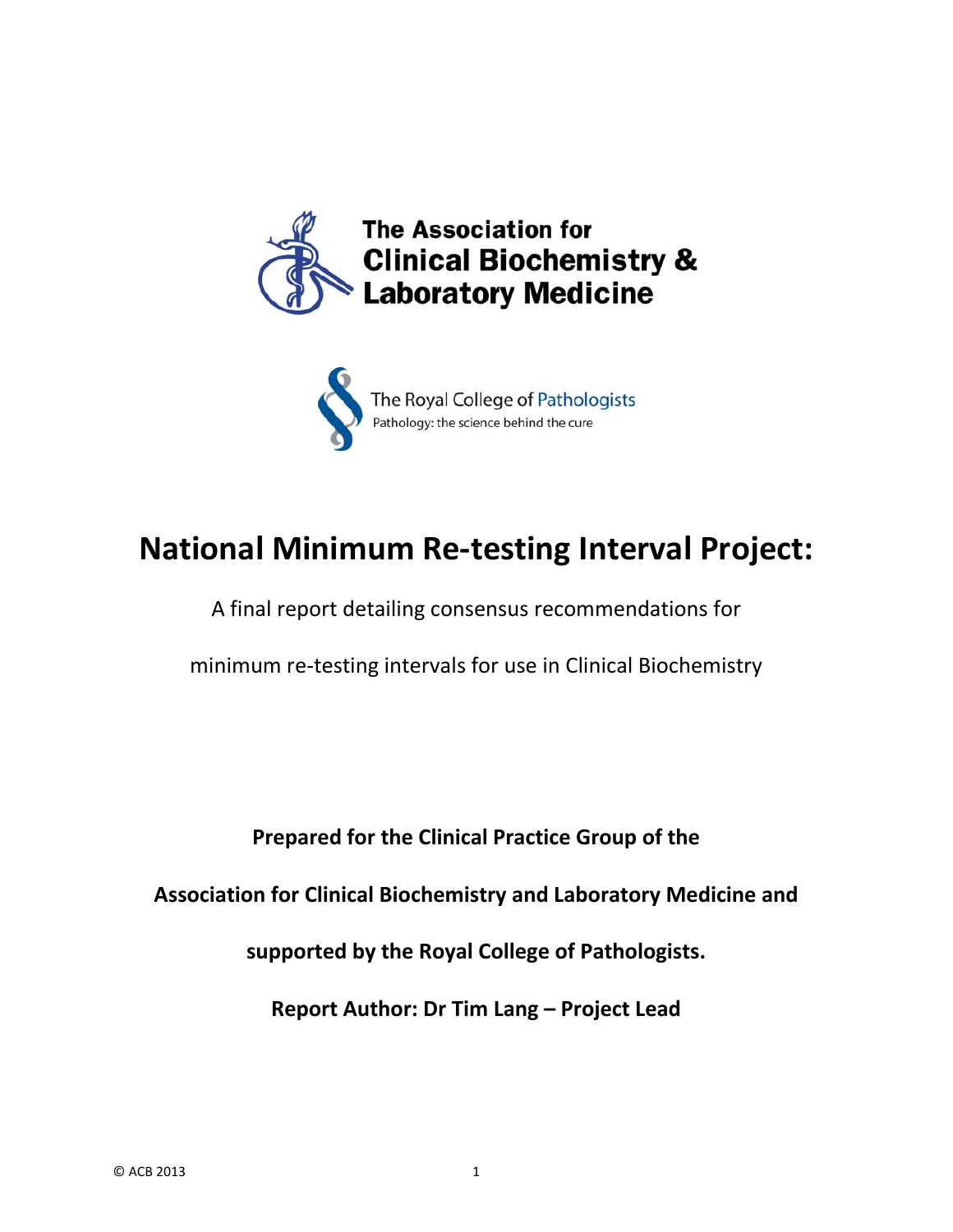#### **DISCLAIMER ‐ Terms and Conditions of Use**

**These recommendations represent best practice in the opinion of the author(s) and have been reviewed through a consensus approach. However, new evidence at any time can invalidate these recommendations. No liability whatsoever can be taken as a result of using this information.**

**These recommendations should not be used in paediatric/neonatal patients unless specifically stated.**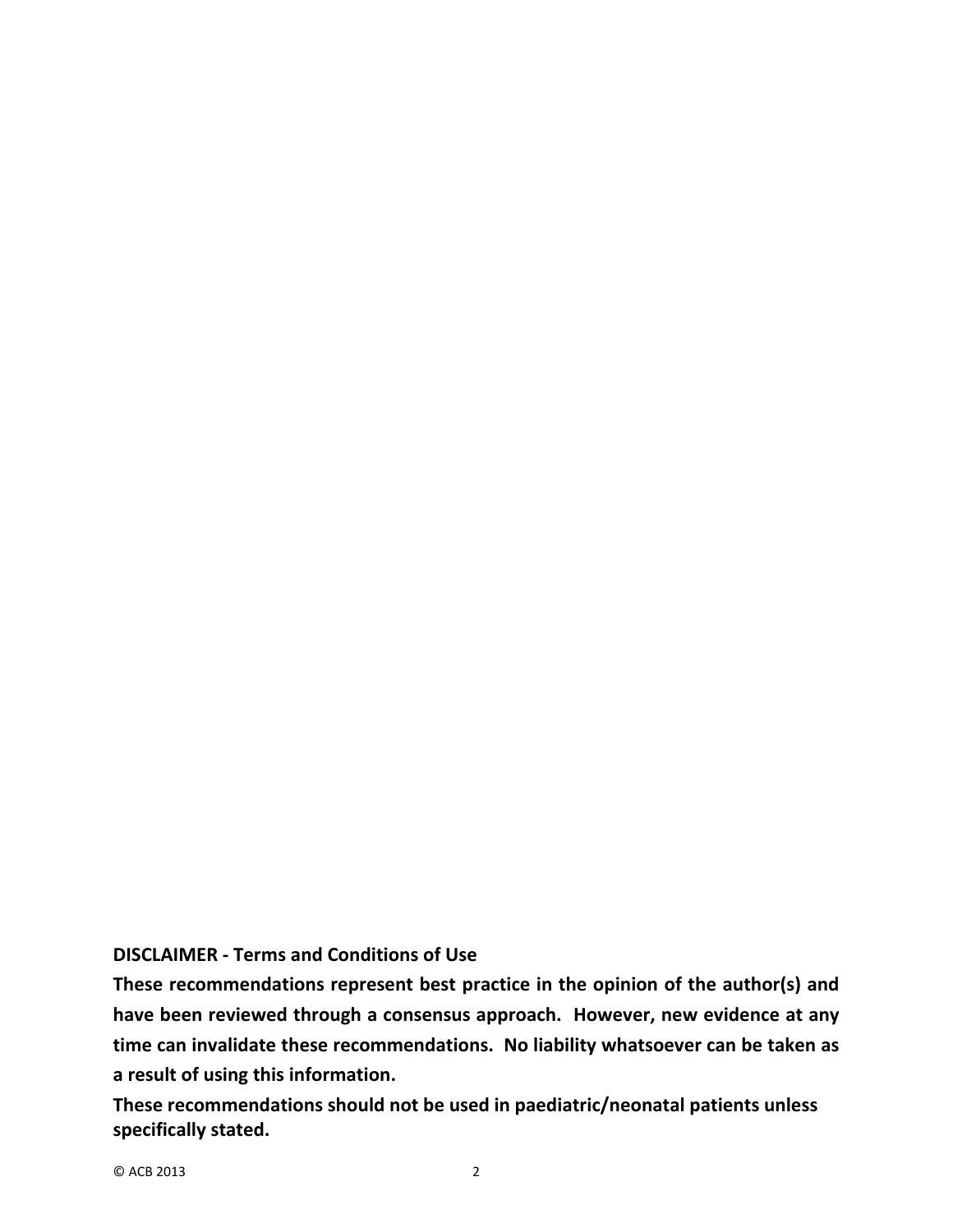#### **CONTENTS**

| <b>DISCLAIMER - Terms and Conditions of Use</b> | 2  |
|-------------------------------------------------|----|
| <b>Background</b>                               | 4  |
| What is a minimal re-testing interval?          | 4  |
| <b>Establishing MRIs</b>                        | 4  |
| <b>Future work</b>                              | 5  |
| Using minimum re-testing Intervals in practice  | 5  |
| <b>REFERENCES</b>                               | 6  |
| <b>Abbreviations</b>                            | 7  |
| Renal                                           | 9  |
| <b>Bone</b>                                     | 10 |
| <b>Liver</b>                                    | 11 |
| <b>Lipids</b>                                   | 12 |
| <b>Endocrine-related</b>                        | 12 |
| <b>Cardiac</b>                                  | 19 |
| Gastrointestinal                                | 20 |
| <b>Specific proteins</b>                        | 21 |
| <b>Tumour markers</b>                           | 22 |
| <b>Therapeutic drug monitoring</b>              | 23 |
| <b>Occupational / toxicology</b>                | 26 |
| <b>Pregnancy-related</b>                        | 27 |
| <b>Paediatric- related</b>                      | 30 |
| <b>Recommendation contributors</b>              | 31 |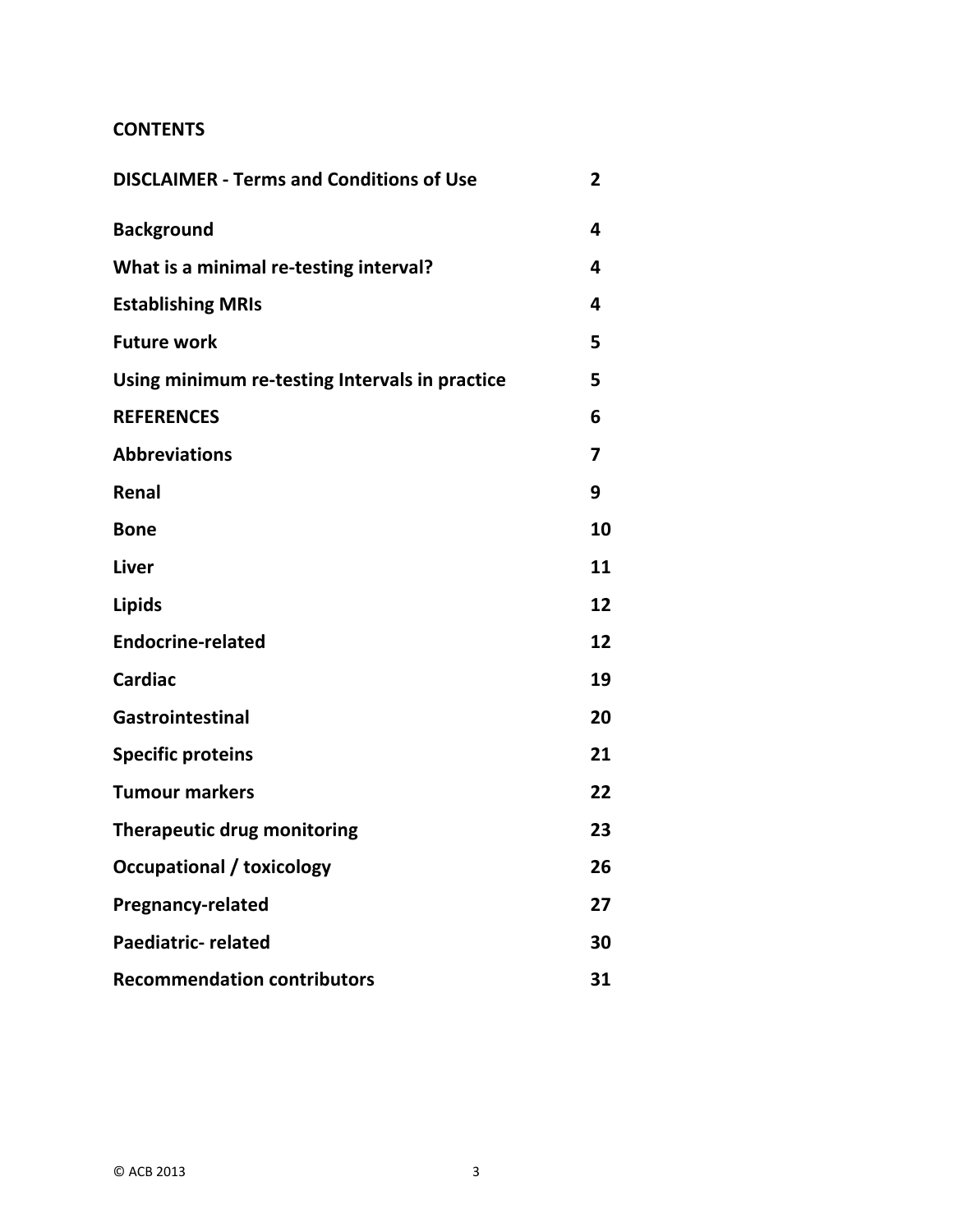#### **Background**

There is currently a drive in pathology to harmonise processes and remove unnecessary waste, thereby saving money**.** At a time when many trusts are implementing electronic requesting of laboratory tests, which allows the requestor and the laboratory to manage what is requested, there needs to be a solution to support this process based on the best available evidence. Similar type initiatives have been reported including the work of the Pathology Harmony Group and the recent proposal to standardise test profiles.<sup>1-2</sup> How often a test should be repeated, if at all, should be based upon a number of criteria: the physiological properties, biological half-life, analytical aspects, treatment and monitoring requirements, and established guidance. This report proposes a set of consensus recommendations from the laboratory medicine perspective.

#### **What is a minimal re‐testing interval?**

Minimal re‐testing intervals (MRI) are defined as the minimum time before a test should be repeated, based on the properties of the test and the clinical situation in which it is used**.**

#### **Establishing MRIs**

This work was carried out with the support of the Association for Clinical Biochemistry and Laboratory Medicine (ACB). As a first step, a survey was distributed to members of the Clinical Practice Section (CPS) of the ACB to assess their current use of MRIs and implications for their use in practice. This group represents the medically qualified practitioners in clinical biochemistry who are members of the ACB. In addition, a literature search was performed using a strategy previously used in this area.<sup>3</sup> However, little published evidence was identified on the use or production on MRIs in clinical practice.

The next phase of the project was the convening of small groups, made up of invited members of the CPS, to investigate the evidence and existing guidelines and prepare recommendations in a number of selected work streams (Box 1). The method used was an approach based on that used by Glaser *et al* termed 'the state of the art'.<sup>4</sup>

The evidence or source for these recommendations has been taken from a number of authorities such as National Institute for Health and Clinical Excellence (NICE), NHS Clinical Knowledge Summaries (CKS) (formerly PRODIGY) and the Scottish Intercollegiate Guidelines Network (SIGN). The CKS are a reliable source of evidence‐ based information and practical 'know how' about the common conditions managed in primary care that were identified following a literature search and expert opinion strategy.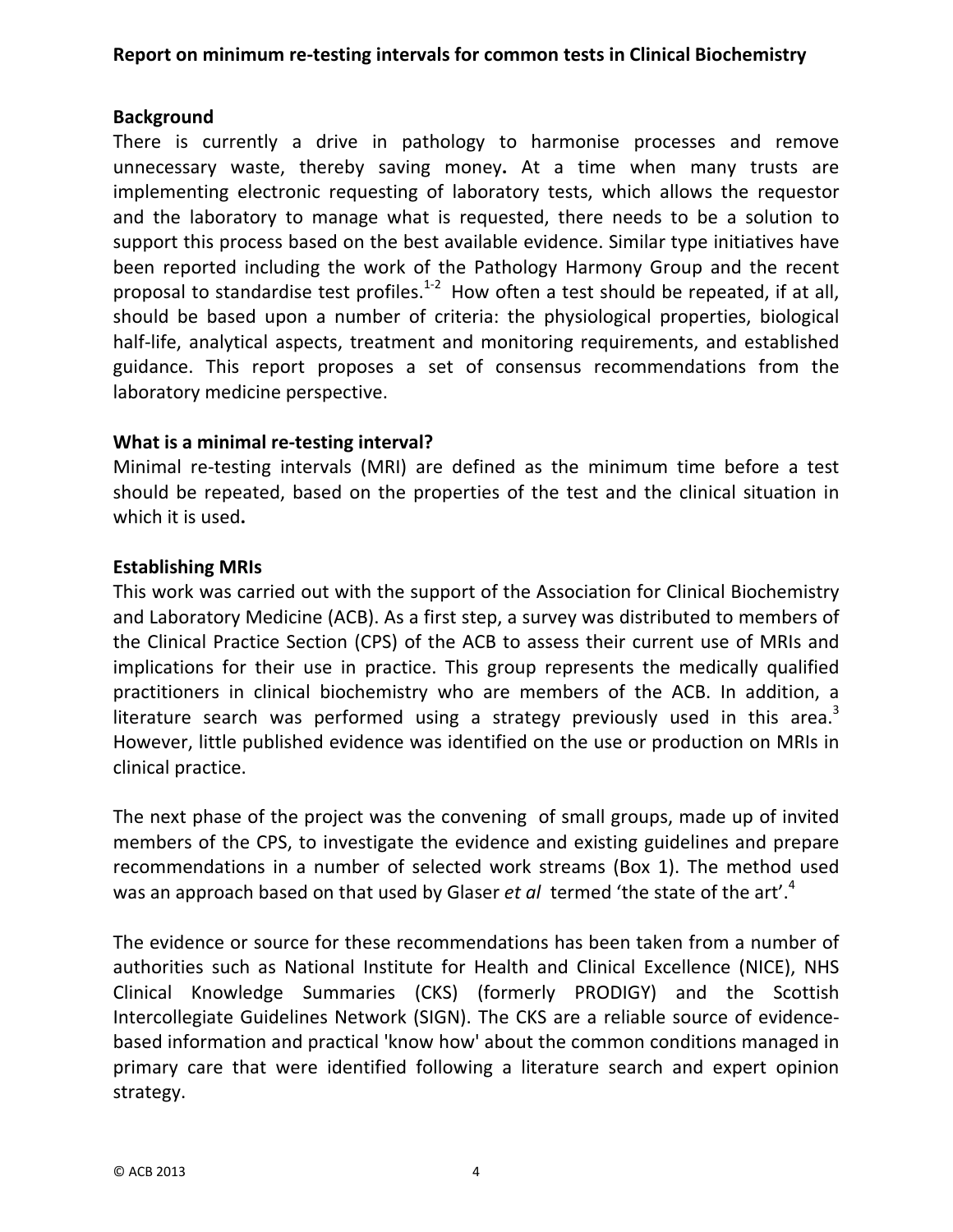When the draft recommendations were completed, they were sent to an independent reviewer for assessment and comment.

The final stage of this project was a review of the prepared recommendations by a panel made up of representatives of the authors from each major region of the UK and invited members from the ACB Executive. The recommendations were discussed and accepted by consensus. Where no evidence‐based guidance existed either in the literature or published guidance, recommendations were prepared based on the consensus opinion of the working group. The final document was then sent out for final consultation by the full membership of the Clinical Practice Group and the chairs of each ACB region before submission to the ACB Executive.

| <b>Box 1 Minimum Re-testing Interval Work Streams</b> |  |
|-------------------------------------------------------|--|
|-------------------------------------------------------|--|

Renal Liver and bone Endocrine Lipids and diabetes Specific proteins Cardiac Tumour markers **Gastrointestinal** Occupational/toxicology Therapeutic drug monitoring Pregnancy and paediatrics

#### **Future Work**

It is planned to develop further the scope of these recommendations to include other areas not covered by the initial project. There are a number of specific clinical scenarios that have not been addressed by these recommendation because of their complexity, for example the areas of nutritional support and haemodialysis, where there is already existing guidance. It is also planned to review the current recommendations at timely intervals to ensure that they reflect current and likely future practice.

## **Using minimum re‐testing intervals in practice**

The recommendations presented in this document are intended to provide assistance in appropriately managing test requesting at all levels of the request cycle. They are intended to be used in a number of different scenarios, either delivered manually or via a laboratory/remote requesting computer system.

- Education of requesters so that appropriate tests are requested at the right time and in the right patient.
- Information on request cards or in pathology handbooks on when to repeat a test.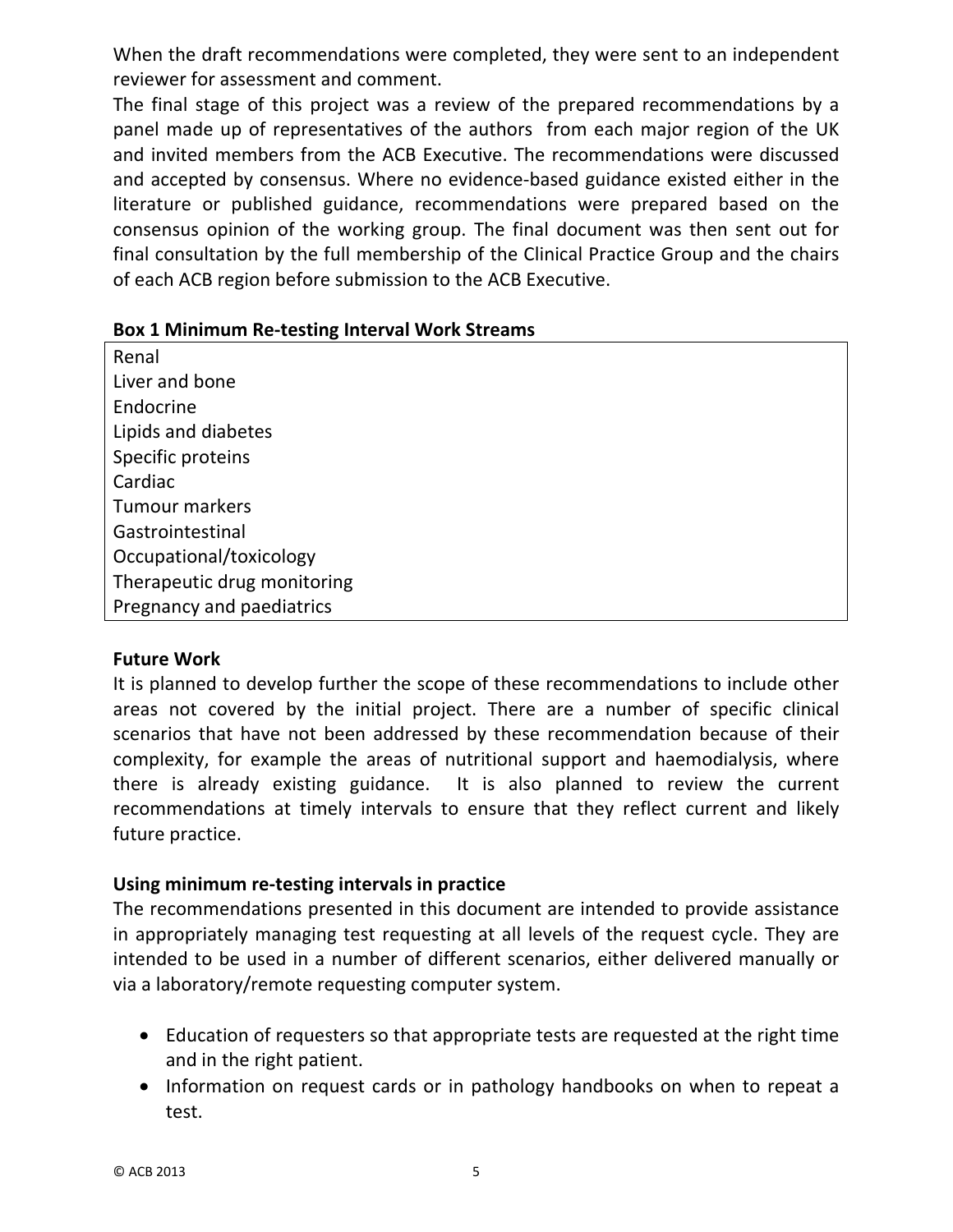- Delivery of prompts to remind requester at point of requesting via remote/ward requesting software that a request is either too soon or inappropriate, with the facility to review previous results or ask questions. There should also be an option to record the reason for overriding a MRI.
- Implementation of logic rules in the laboratory to remove or restrict requests based on previous patient data.

Any MRI being used must also reflect not only the assay being used but also how it is being used – thus the MRI must reflect the local protocol. It should also be implemented following full consultation with the users, ideally supported with an education package if required. It is important to understand the mechanism employed to restrict any test or its request so that it does not appear too restrictive. There must be always the option for the clinicians/requesters to override a rule if they feel that it is clinically appropriate to continue to request the test. How this is managed will reflect the way a test is requested locally. Ideally, there must be an opportunity for requestors to record their reason to override a rule and conversely to inform the requestor, at the earliest opportunity, why it has been rejected. The availability of previously reported laboratory results at or before the time of requesting a new test would greatly assist the requester in deciding whether a test was appropriate. To support this initiative, the availability of up to date clinical history from the requester or the patient's electronic patient record is paramount so that prepared logic rules or MRIs can be correctly implemented. The implementation of electronic requesting of tests provides an opportunity to improve the quality of information received from the requester for the laboratory to use. When a profile is recommended this refers to the standardised profile.<sup>2</sup> It may also be useful to allow the requester to request individual tests from a recognised profile so that only the required and necessary tests are performed. Limiting a test's use may also be achieved by restricting the requesting of a repeat test to a particular grade or level of staff so that only those of an appropriate level may have access to a particular test.

If implementing the MRI into a laboratory information system or remote request system the programmer must be aware of how the system counts time so that the correct unit is used.

#### **REFERENCES**

- 1. Pathology Harmony working towards harmonising standards in UK pathology services http://www.pathologyharmony.co.uk (accessed 11 Jan 2012)
- 2. Smellie WSA. BMJ 2012;344:e1169
- 3. Smellie WSA, Finnigan DI, Wilson D, Freedman D, McNulty CAM, Clark G. J Clin Pathol 2005; 58: 249‐253.
- 4. Glaser EM. J App Behavioral Sci 1980; 16: 79‐92.
- 5. Brunton LL, Chabner BA, Knollman BC, editors. Goodman and Gilman's the pharmacological basis of therapeutics. 12th ed. New York: McGraw‐Hill; 2011.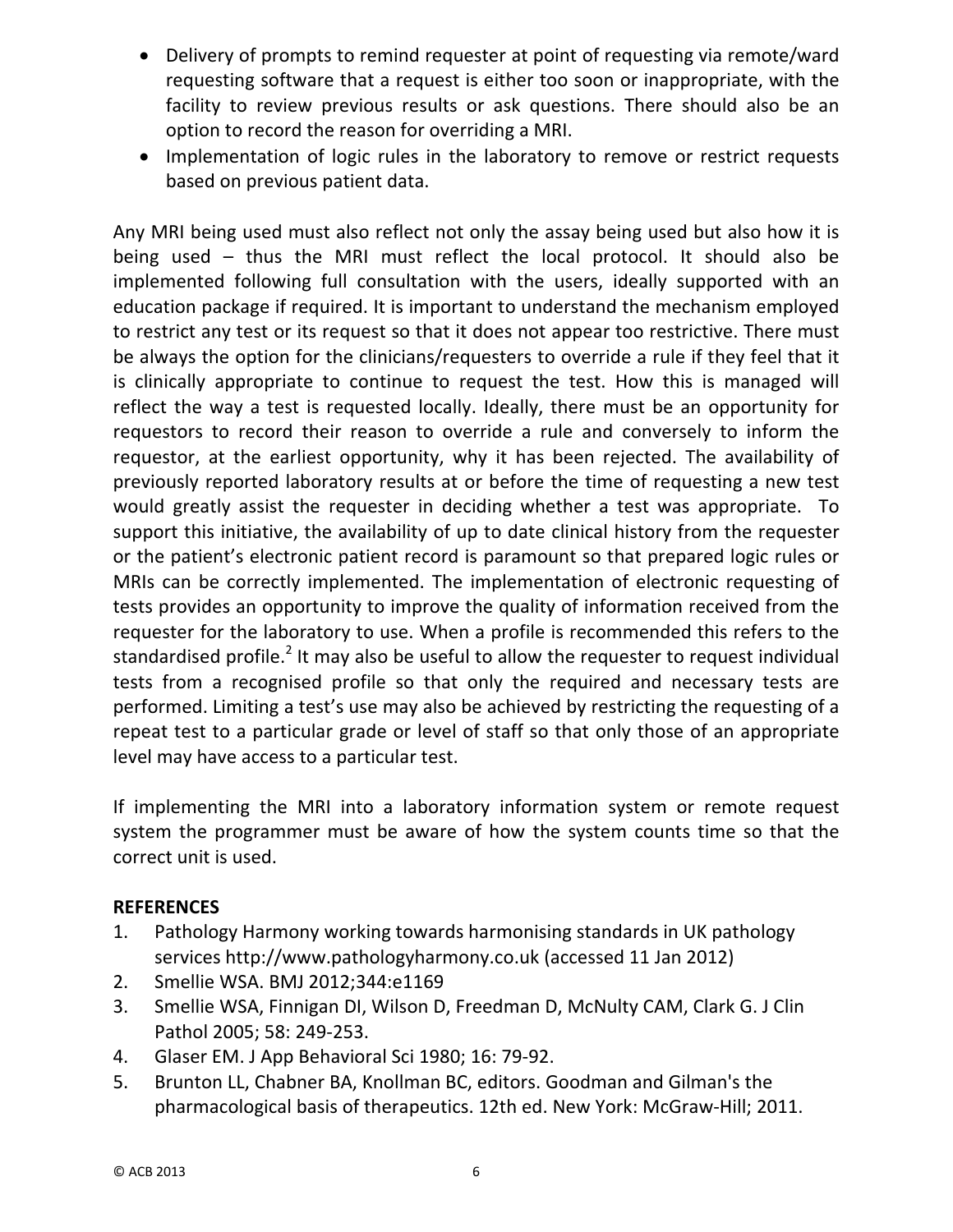#### **ABBREVIATIONS**

| <b>AACE</b>    | American Association of Clinical Endocrinologists                        |
|----------------|--------------------------------------------------------------------------|
| <b>ACB</b>     | Association for Clinical Biochemistry and Laboratory Medicine            |
| <b>ALP</b>     | Alkaline phosphatase                                                     |
| <b>ASCO</b>    | American Society of Clinical Oncology                                    |
| ATPOab         | Anti-Thyoid Peroxidase Antibodies                                        |
| <b>BCSH</b>    | British Committee for Standards in Haematology                           |
| <b>BMI</b>     | <b>Body Mass Index</b>                                                   |
| <b>BNF</b>     | <b>British National Formulary</b>                                        |
| <b>BSPGHAN</b> | British Society of paediatric Gastroenterology, Hepatology and Nutrition |
| <b>BSH</b>     | <b>British Society for Haematology</b>                                   |
| CA125          | Carbohydrate Antigen 125                                                 |
| CA15.3         | Carbohydrate 15.3                                                        |
| CA 19.9        | Carbohydrate Antigen 19.9                                                |
| <b>CEA</b>     | Carcinoembryonic Antigen                                                 |
| CG             | <b>Clinical Guideline</b>                                                |
| <b>CHF</b>     | <b>Congestive Heart Failure</b>                                          |
| <b>CKD</b>     | <b>Chronic Kidney Disease</b>                                            |
| <b>CKS</b>     | <b>Clinical Knowledge Summaries</b>                                      |
| <b>CPS</b>     | <b>Clinical Practice Section</b>                                         |
| <b>EASL</b>    | European Association of the Study of the Liver                           |
| e-GFR          | <b>Estimated Glomerular Filtration Rate</b>                              |
| <b>EGTM</b>    | European Group on Tumour Markers                                         |
| <b>ESC</b>     | European of Society of Cardiology                                        |
| <b>FSH</b>     | <b>Follicule Stimulating Hormone</b>                                     |
| fT3            | Free Triiodothyronine                                                    |
| fT4            | Free Thyroxine                                                           |
| <b>GAIN</b>    | <b>Guidelines and Audit Implementation Network</b>                       |
| <b>GGT</b>     | Gamma-glutamyltransferase                                                |
| $IGF-1$        | Insulin-like Growth Factor 1                                             |
| <b>IHD</b>     | <b>Ischaemic Heart Disease</b>                                           |
| <b>ITU</b>     | <b>Intensive Treatment Unit</b>                                          |
| IV             | Intravenous                                                              |
| <b>IVF</b>     | In vitro Fertilisation                                                   |
| <b>LCMS</b>    | Liquid Chromatography Mass Spectrometry                                  |
| LFT            | <b>Liver Function Tests</b>                                              |
| <b>MDRD</b>    | <b>Modification of Diet in Renal Disease</b>                             |
| <b>MRI</b>     | Minimum Re-testing Intervals                                             |
| <b>MTC</b>     | <b>Medullary Thyroid Carcinoma</b>                                       |
| <b>NICE</b>    | National Institute for Health and Clinical Excellence                    |
| <b>NIH</b>     | National Institute for Health                                            |
| <b>NPHS</b>    | <b>National Public Health Service</b>                                    |
| <b>RCOG</b>    | Royal College of Obstetricians and Gynaecologists                        |
| <b>SIGN</b>    | Scottish Intercollegiate Guidelines Network                              |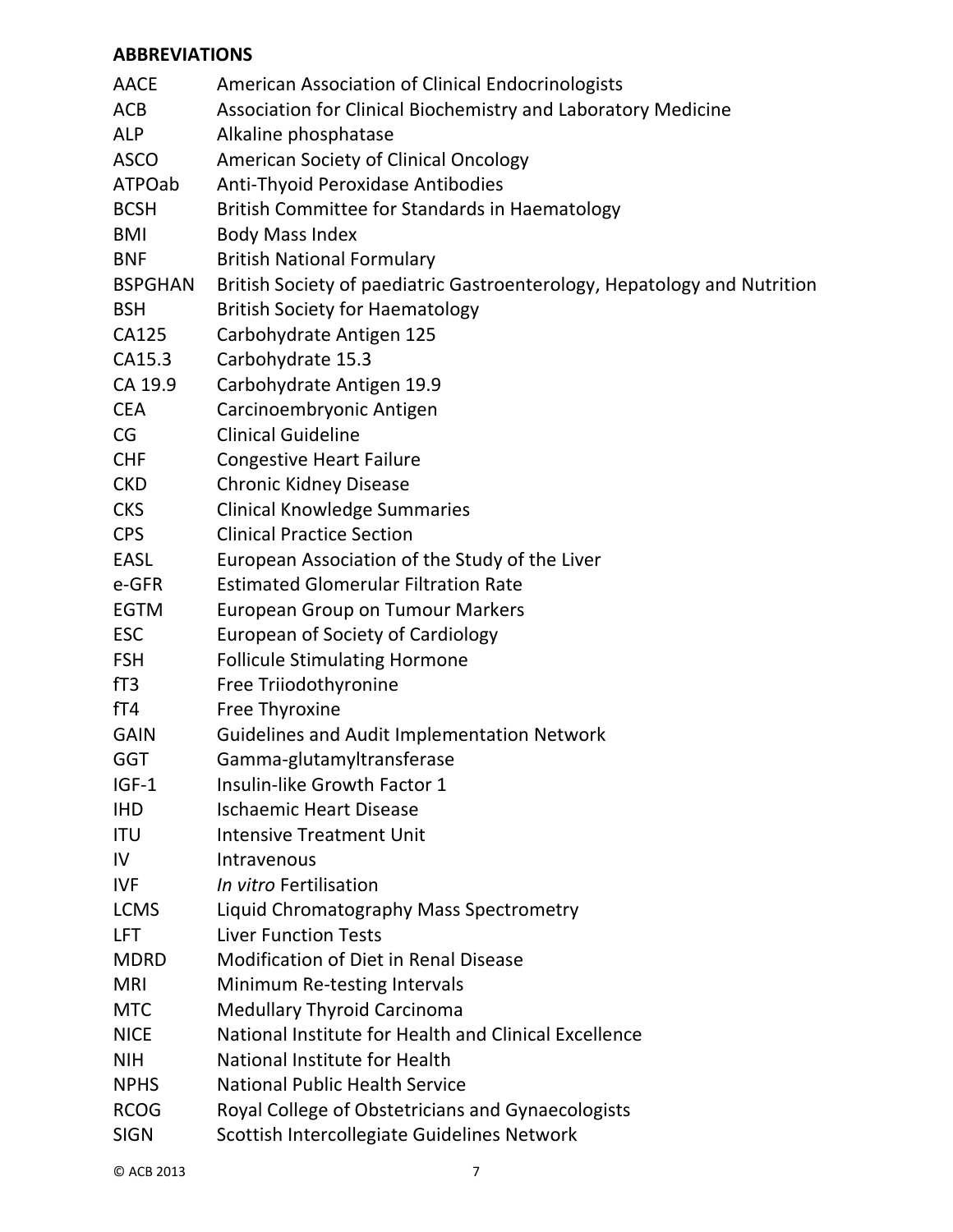| <b>TFT</b>     | <b>Thyroid Function Tests</b>      |
|----------------|------------------------------------|
| <b>TPN</b>     | <b>Total Parenteral Nutrition</b>  |
| <b>TSH</b>     | <b>Thyroid Stimulating Hormone</b> |
| tTG            | <b>Tissue Transglutaminase</b>     |
| <b>U&amp;E</b> | Urea and Electrolytes              |
| <b>UKMI</b>    | <b>UK Medicines Information</b>    |
| <b>VP</b>      | <b>Venture Publications</b>        |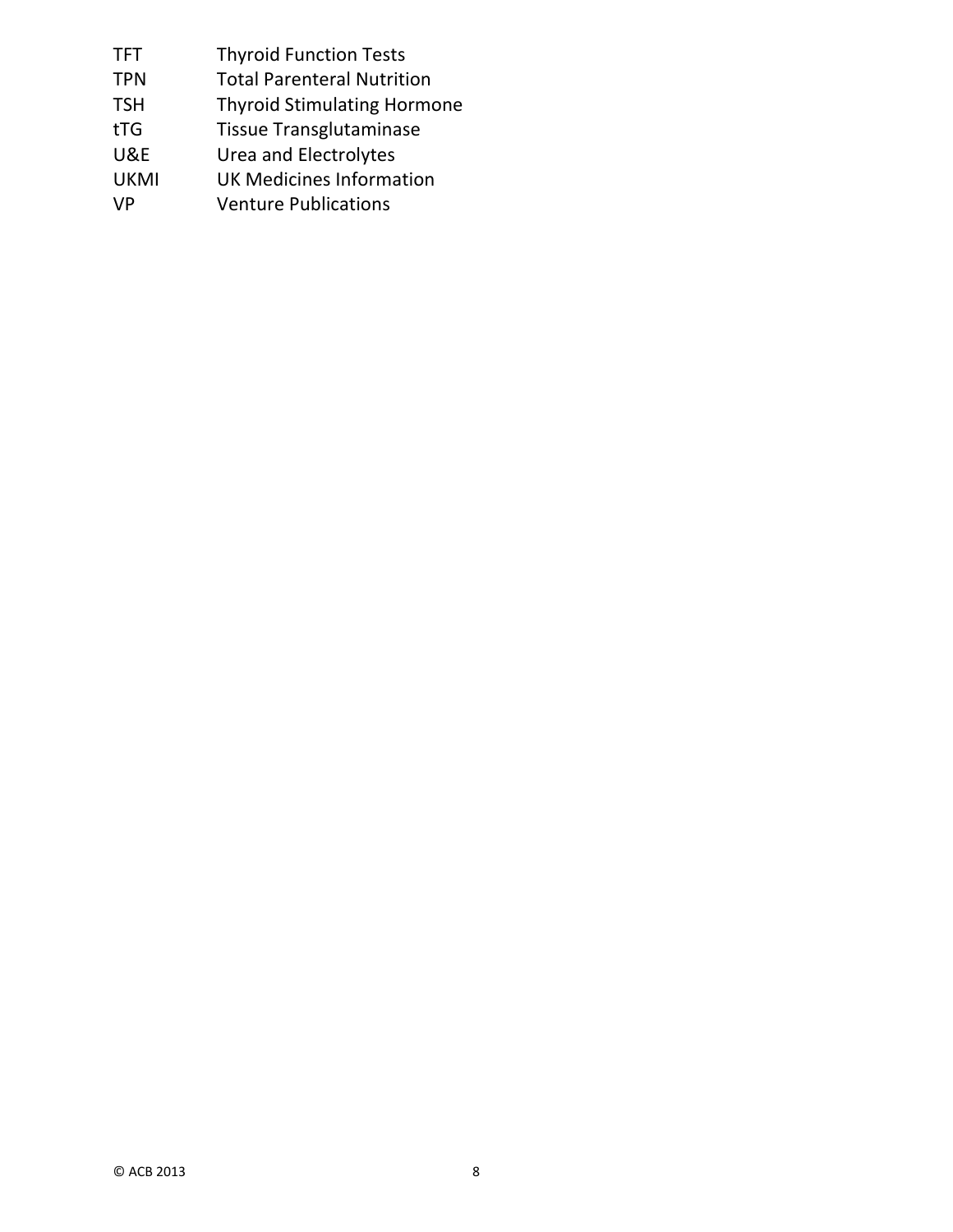# **RENAL – Refers to the measurement of U&E, unless otherwise stated.**

| <b>REF</b>      | Clinical situation         | Recommendation                                                   | Source                                    |
|-----------------|----------------------------|------------------------------------------------------------------|-------------------------------------------|
| R1              | Normal follow up           | A repeat would be indicated on                                   | Consensus opinion of the working          |
|                 |                            | clinical grounds if there were a                                 | group                                     |
|                 |                            | significant change in that patients                              |                                           |
|                 |                            | condition which indicated an acute                               |                                           |
|                 |                            | renal (or other electrolyte related                              |                                           |
|                 |                            | problem) is developing                                           |                                           |
| R <sub>2</sub>  | Inpatient monitoring of a  | An inpatient with an admission                                   | Consensus opinion of the working          |
|                 | stable patient             | sodium within the reference range                                | group                                     |
|                 |                            | should not have a repeat sodium                                  |                                           |
|                 |                            | within the average length of stay of                             |                                           |
|                 |                            | 4 days                                                           |                                           |
| R <sub>3</sub>  | Inpatient monitoring of a  | Daily monitoring of U&E and                                      | GAIN-Hyponatraemia in Adults 2010         |
|                 | stable patient on IV       | glucose                                                          |                                           |
|                 | fluids, adults as well as  |                                                                  |                                           |
|                 | children.                  |                                                                  |                                           |
| R <sub>4</sub>  | In symptomatic patients    | Monitoring should be more                                        | GAIN-Hyponatraemia in Adults 2010         |
|                 | or following               | frequent, i.e. every 2-4 hr.                                     |                                           |
|                 | administering of           |                                                                  |                                           |
|                 | hypertonic saline          |                                                                  |                                           |
| R <sub>5</sub>  | Patient diagnosed with     | U&E checked on admission and                                     | Acute Kidney Injury UK Renal              |
|                 | acute kidney injury        | within 24 hours                                                  | <b>Association Clinical Practice</b>      |
|                 |                            |                                                                  | Guidelines 5 <sup>th</sup> Edition 2011   |
| R <sub>6</sub>  | Monitoring of ACE          | Within 1 week of starting and 1                                  | <b>CKS Safe Practice Clinical Answers</b> |
|                 | inhibitors                 | week after each dose titration.                                  |                                           |
|                 |                            | Then annually (unless required                                   |                                           |
|                 |                            | more frequently because of                                       |                                           |
| R7              | Diuretic therapy           | impaired renal function)<br>Before the initiation of therapy and | <b>CKS Safe Practice Clinical Answers</b> |
|                 |                            | after 4 weeks, and then 6                                        |                                           |
|                 |                            | monthly/yearly or more frequently                                |                                           |
|                 |                            | in the elderly or in patients with                               |                                           |
|                 |                            | renal disease, disorders affecting                               |                                           |
|                 |                            | electrolyte status or those patients                             |                                           |
|                 |                            | taking other drugs e.g.                                          |                                           |
|                 |                            | corticosteroids, digoxin                                         |                                           |
| R8              | Monitoring of potassium    | Eight days after initiation or change                            | UKMI. Monitoring Drug Therapy.            |
|                 | concentrations in patients | in digoxin therapy and/or                                        | 2002                                      |
|                 | receiving digoxin          | addition/subtraction of interacting                              | PRODIGY. Atrial Fibrillation. 2003,       |
|                 |                            | drug.                                                            | PRODIGY. Heart failure. 2004              |
|                 |                            | Then annually if no change                                       |                                           |
| R9              | Monitoring of potassium    | Regular monitoring                                               | NPHS. Drug Monitoring: A Risk             |
|                 | concentrations on          |                                                                  | Management System. 2004                   |
|                 | patients receiving digoxin |                                                                  |                                           |
|                 | and diuretics              |                                                                  |                                           |
| R <sub>10</sub> | Aminosalicylates           | In the elderly, every 3 months in                                | CKS Safe practice clinical answers        |
|                 |                            | first year, then every 6 months for                              |                                           |
|                 |                            | next 4 years then annually after                                 |                                           |
|                 |                            | that based on personal risk factors                              |                                           |
| R11             | Carbamazepine              | 6 months                                                         | CKS Safe practice clinical answers        |
| R12             | Anti-psychotics            | 12 months                                                        | CKS Safe practice clinical answers        |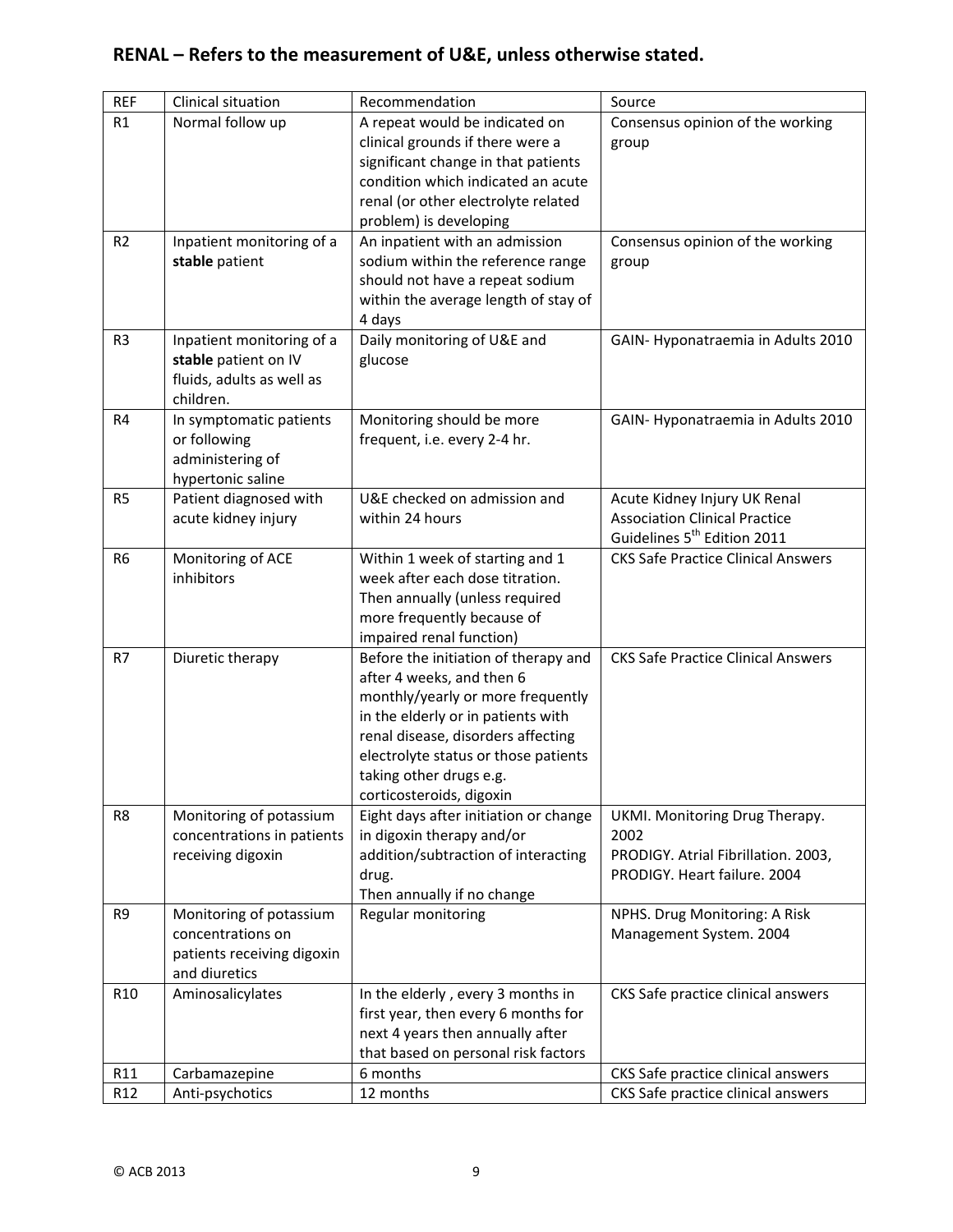#### **RENAL Cont......**

| <b>REF</b>        | Clinical situation                                                       | Recommendation                                                                                                                                                                                                                                                                                                                                                                                             | Source                                                                                                                                                                      |
|-------------------|--------------------------------------------------------------------------|------------------------------------------------------------------------------------------------------------------------------------------------------------------------------------------------------------------------------------------------------------------------------------------------------------------------------------------------------------------------------------------------------------|-----------------------------------------------------------------------------------------------------------------------------------------------------------------------------|
| R13a              | $eGFR - MDRD - CKD$                                                      | Repeat in 14 days if new finding of<br>reduced GFR and/or confirmation<br>of eGFR < 60 mL/min/1.73 $m2$<br>*eGFR by MDRD not valid in AKI                                                                                                                                                                                                                                                                  | <b>NICE CG073, 2008</b>                                                                                                                                                     |
| R <sub>13</sub> b | $eGFR - MDRD -$<br>Radiological<br>procedures/contrast<br>administration | eGFR or creatinine within previous<br>7 days in patients with acute illness<br>or renal disease, eGFR for<br>angiography: < 60 mL/min/1.73 $m2$<br>should trigger local guidelines for<br>contrast dosage<br>eGFR for Gadolinium: <30<br>$mL/min/1.73m2$ high risk agents<br>contraindicated<br>eGFR 30-59 mL/min/1.73m <sup>2</sup> lowest<br>dose possible can be used and not<br>repeated within 7 days | Royal College of Radiologists<br>Standards for intravascular contrast<br>agent administration to adult patients<br>$(2^{nd}$ Ed) 2010.<br>Ref. No. BFCR(10)4                |
| R <sub>13</sub> c | eGFR - Cockcroft & Gault                                                 | For estimating chemotherapy &<br>drug dosages. Within 24 hours<br>unless rapidly changing creatinine<br>concentrations or fluid balance                                                                                                                                                                                                                                                                    | None (inferred from BNF)                                                                                                                                                    |
| R13d              | <b>Iohexol GFR</b>                                                       | 72 hours to avoid contamination<br>(based on half life of iohexol of 2<br>hr)                                                                                                                                                                                                                                                                                                                              | Krutzen et al. Plasma clearance of a<br>new contrast agent, iohexol: a<br>method for the assessment of<br>glomerular filtration rate. J Lab Clin<br>Med 1984; 104: 955-961. |

#### **BONE ‐ Refers to the measurement of the bone profile, unless otherwise stated.**

| <b>REF</b> | Clinical situation                                    | Recommendation                                                                                                                                                      | Source                                     |
|------------|-------------------------------------------------------|---------------------------------------------------------------------------------------------------------------------------------------------------------------------|--------------------------------------------|
| <b>B1</b>  | Non-acute setting unless<br>there are other clinical  | Testing at 3 month intervals                                                                                                                                        | Consensus opinion of the working<br>group  |
|            | indications                                           |                                                                                                                                                                     |                                            |
| <b>B2</b>  | Acute settings                                        | Testing at 48 hr intervals                                                                                                                                          | Consensus opinion of the working<br>group  |
| <b>B3</b>  | Acute<br>hypo/hypercalcaemia,<br>TPN and ITU patients | May require more frequent<br>monitoring                                                                                                                             | Consensus opinion of the working<br>group  |
| <b>B4</b>  | ALP and total protein in<br>acute setting             | Testing at weekly intervals. ALP<br>may need checking more often, but<br>probably only in the context of<br>acute cholestatic changes. See Liver<br>recommendations | Consensus opinion of the working<br>group  |
| <b>B5</b>  | Vitamin D:<br>no clinical signs and<br>symptoms       | Do not retest (whatever the result<br>as there may be no indication to<br>test in first place).                                                                     | Consensus opinion of the working<br>group. |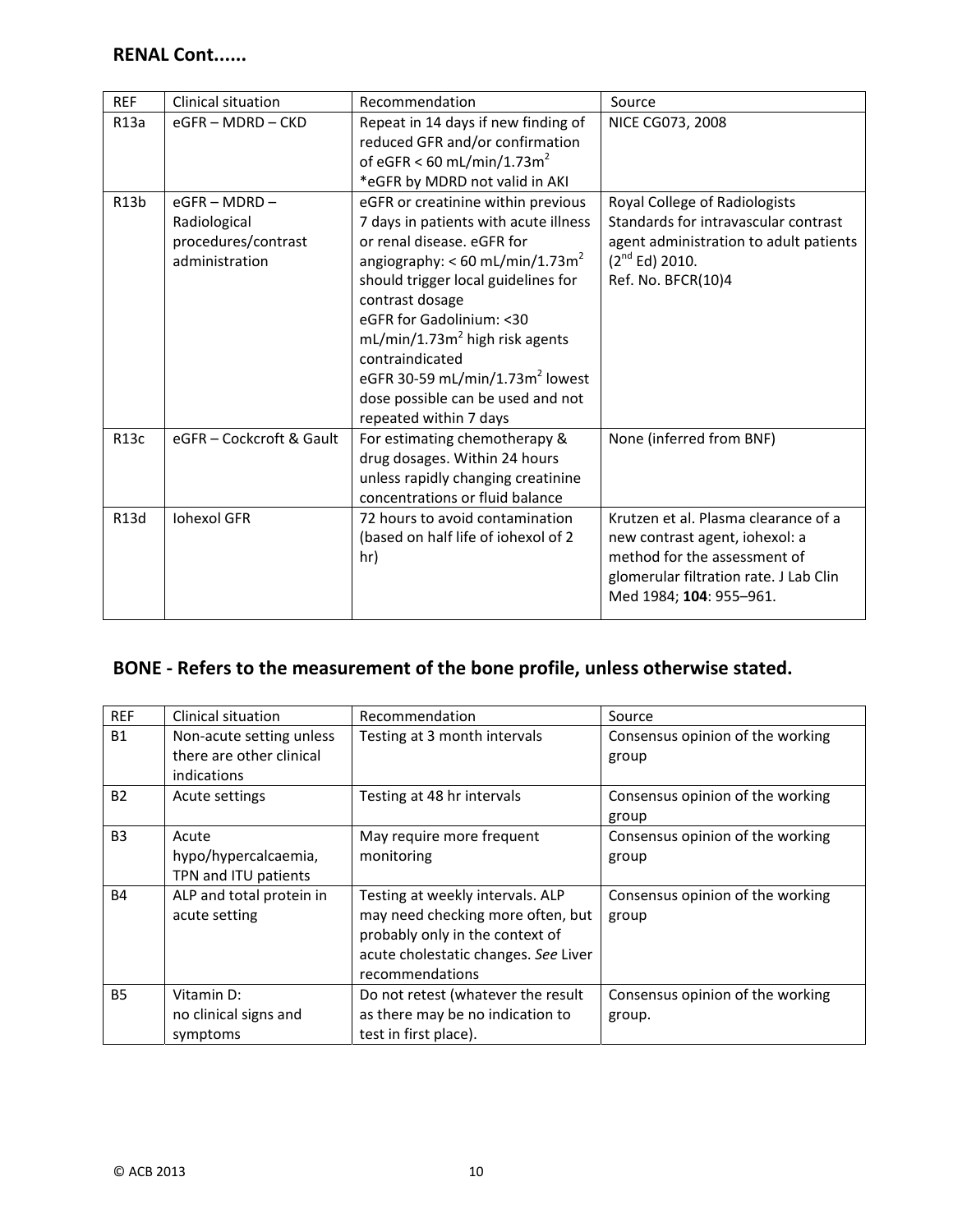## **BONE Cont......**

| <b>REF</b> | Clinical situation                                                                                                                                                                                                                                   | Recommendation                                                                                  | Source                                                                                                                                                                                                                         |
|------------|------------------------------------------------------------------------------------------------------------------------------------------------------------------------------------------------------------------------------------------------------|-------------------------------------------------------------------------------------------------|--------------------------------------------------------------------------------------------------------------------------------------------------------------------------------------------------------------------------------|
| <b>B6</b>  | Vitamin D:<br>cholecalciferol or<br>ergocalciferol therapy for<br>whatever clinical<br>indication, where<br>baseline vitamin D<br>concentration was<br>adequate                                                                                      | Do not retest, unless otherwise<br>clinically indicated e.g. sick coeliac<br>or Crohn's patient | Sattar et al, Increasing requests for<br>vitamin D measurement: costly,<br>confusing, and without credibility.<br>Lancet 2012; 379:95-96.<br>Sattar et al, Vitamin D testing -<br>Authors' reply.Lancet 2012;<br>379:1700-1701 |
| <b>B7</b>  | Vitamin D:<br>cholecalciferol or<br>ergocalciferol therapy for<br>whatever clinical<br>indication,<br>where baseline vitamin D<br>concentration was low<br>and where there is<br>underlying disease that<br>might impact negatively<br>on absorption | Repeat after 3-6 months on<br>recommended replacement dose                                      | Consensus opinion of the working<br>group                                                                                                                                                                                      |
| <b>B8</b>  | Vitamin D:<br>calcitriol or alphacalcidol<br>therapy                                                                                                                                                                                                 | Do not measure vitamin D                                                                        | Consensus opinion of the working<br>group                                                                                                                                                                                      |

# **LIVER ‐ Refers to the measurement of LFTs, unless otherwise stated.**

| <b>REF</b>     | Clinical situation                                                                                | Recommendation                                                                      | Source                                                                                                                                                         |
|----------------|---------------------------------------------------------------------------------------------------|-------------------------------------------------------------------------------------|----------------------------------------------------------------------------------------------------------------------------------------------------------------|
| L1             | Non acute setting                                                                                 | Testing at 1-3-month intervals                                                      | Primary Care and Laboratory<br>Medicine, Frequently Asked<br>Questions Published 2011,<br>Smellie S, Galloway M, McNulty S.<br><b>ACB Venture Publications</b> |
| L <sub>2</sub> | Acute inpatient setting                                                                           | Testing at 72 hr intervals in acute<br>setting (apart from those in L4)             | Consensus opinion of the working<br>group                                                                                                                      |
| L <sub>3</sub> | GGT and conjugated<br>bilirubin in acute setting                                                  | Testing at weekly intervals                                                         | Consensus opinion of the working<br>group                                                                                                                      |
| L4             | Acute poisoning (e.g.<br>paracetamol), TPN, liver<br>unit, acute liver injury<br>and ITU patients | May require more frequent<br>monitoring                                             | Consensus opinion of the working<br>group                                                                                                                      |
| L <sub>5</sub> | Neonatal jaundice                                                                                 | These recommendations must not<br>be used in the management of<br>neonatal jaundice |                                                                                                                                                                |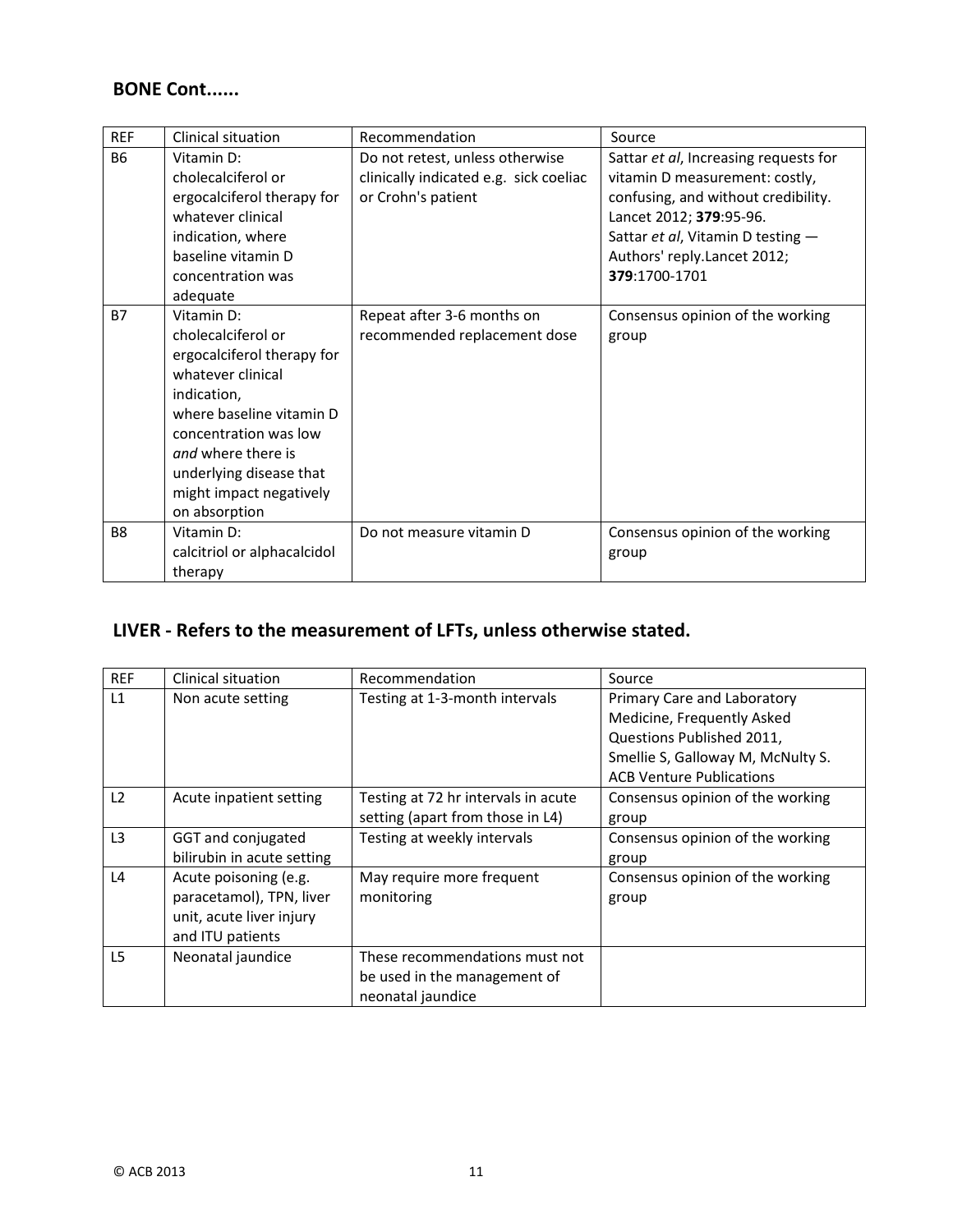## **LIPIDS** – **Refers to the measurement of lipid profile (not fasting), unless otherwise stated.**

| <b>REF</b>      | <b>Clinical situation</b> | Recommendation | Source                           |
|-----------------|---------------------------|----------------|----------------------------------|
| LP1             | LOW risk cases for IHD    | 3 years        | Bettertesting website            |
|                 | assessment.               |                |                                  |
| LP <sub>2</sub> | Higher risk cases for IHD | 1 year         | Consensus opinion of the working |
|                 | assessment and those on   |                | group                            |
|                 | stable treatment.         |                |                                  |
| LP3             | Initiating or changing    | 1-3 months     | Consensus opinion of the working |
|                 | therapies.                |                | group                            |
| LP4             | When assessing            | 1 week         | Consensus opinion of the working |
|                 | triglyceridaemia to see   |                | group                            |
|                 | effects of changing diet  |                |                                  |
|                 | and alcohol.              |                |                                  |
| LP <sub>5</sub> | In patients on TPN or who | 1 day          | Consensus opinion of the working |
|                 | have                      |                | group                            |
|                 | hypertriglyceridaemia-    |                |                                  |
|                 | induced pancreatitis.     |                |                                  |

## **ENDOCRINE RELATED (for pregnancy‐related endocrinology –** *see* **pregnancy)**

| <b>REF</b>     | <b>Clinical situation</b>                                                               | Recommendation                                                                                                                                                                                                                                                                                                                                                     | Source                                                                                                                                                                                                                      |
|----------------|-----------------------------------------------------------------------------------------|--------------------------------------------------------------------------------------------------------------------------------------------------------------------------------------------------------------------------------------------------------------------------------------------------------------------------------------------------------------------|-----------------------------------------------------------------------------------------------------------------------------------------------------------------------------------------------------------------------------|
| E1             | Thyroid function testing<br>in healthy person in<br>absence of any clinical<br>symptoms | Three years                                                                                                                                                                                                                                                                                                                                                        | Consensus opinion of the working<br>group                                                                                                                                                                                   |
| E <sub>2</sub> | Hyperthyroid -<br>monitoring of treatment<br>in Graves' disease                         | Follow-up in first 1-2 months after<br>radioactive jodine treatment for<br>Graves' should include fT4 and<br>total T3. If patient remains<br>thyrotoxic then biochemical<br>monitoring to continue at 4-6 wk<br>intervals<br>Following thyroidectomy for<br>Graves' disease (and<br>commencement of levothyroxine),<br>serum TSH to be measured 6-8 wks<br>post-op | Bahn et al. Hyperthyroidism and<br>other causes of thyrotoxicosis:<br>management guidelines of the<br>American Thyroid Association and<br>American Association of Clinical<br>Endocrinologists. Thyroid 2011,<br>21:593-646 |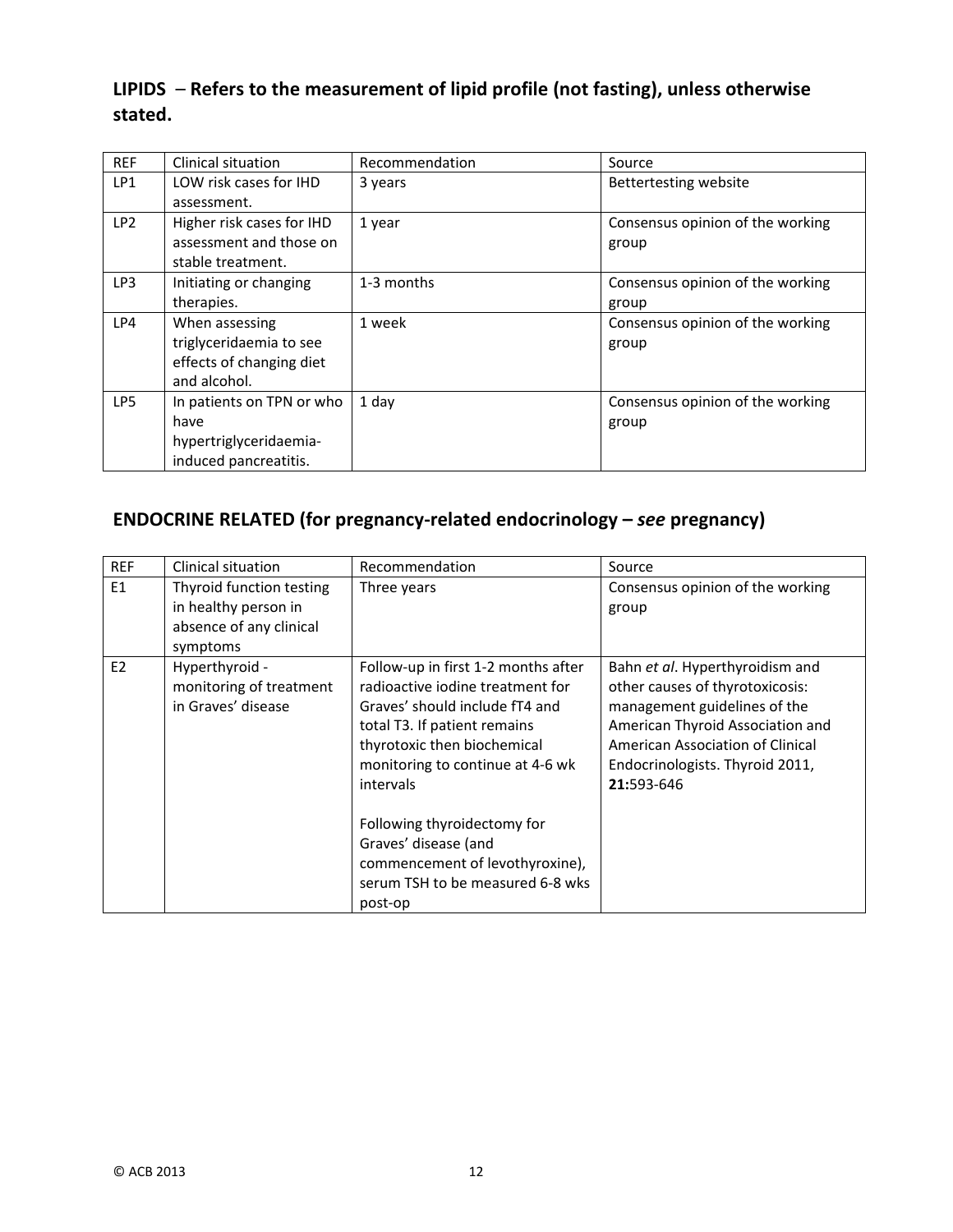| <b>REF</b> | Clinical situation       | Recommendation                                               | Source                                      |
|------------|--------------------------|--------------------------------------------------------------|---------------------------------------------|
| E3         | Hyperthyroid -           | Follow-up in first 1-2 months after                          | Bahn et al. Hyperthyroidism and             |
|            | monitoring of treatment  | radioactive iodine treatment for                             | other causes of thyrotoxicosis:             |
|            | in toxic multinodular    | toxic multinodular goitre and toxic                          | management guidelines of the                |
|            | goitre and toxic adenoma | adenoma should include fT4 and                               | American Thyroid Association and            |
|            |                          | total T3 and TSH. Should be                                  | American Association of Clinical            |
|            |                          | repeated at 1-2 month intervals                              | Endocrinologists. Thyroid 2011,             |
|            |                          | until stable results, and then                               | 21:593-646                                  |
|            |                          | annually thereafter                                          |                                             |
|            |                          | Following surgery for toxic                                  |                                             |
|            |                          | multinodular goitre and start of                             |                                             |
|            |                          | thyroxine therapy, TSH should be                             |                                             |
|            |                          | measured 1-2 monthly until stable                            |                                             |
|            |                          | and annually thereafter                                      |                                             |
|            |                          |                                                              |                                             |
|            |                          | Following surgery for toxic                                  |                                             |
|            |                          | adenoma TSH and fT4                                          |                                             |
|            |                          | concentrations should be                                     |                                             |
|            |                          | measured 4-6 weeks post op                                   |                                             |
| E4         | UK Thyroid guidelines    | TFTs should be performed every 4-                            | Association for Clinical Biochemistry       |
|            |                          | 6 wks for at least 6 months                                  | and Laboratory Medicine, British            |
|            |                          | following radioiodine treatment.                             | Thyroid Association and British             |
|            |                          | Once fT4 remains in ref range then                           | Thyroid Foundation (2006) UK                |
|            |                          | frequency of testing should be                               | guidelines for the use of thyroid           |
|            |                          | reduced to annually. Life-long                               | function tests. Association for Clinical    |
|            |                          | annual follow up is required                                 | Biochemistry and Laboratory                 |
|            |                          |                                                              | Medicine, British Thyroid Association,      |
|            |                          | Indefinite surveillance required<br>following radioiodine or | <b>British Thyroid Foundation July 2006</b> |
|            |                          | thyroidectomy for the                                        |                                             |
|            |                          | development of hypothyroidism or                             |                                             |
|            |                          | recurrence of hyperthyroidism.                               |                                             |
|            |                          | TFTs should be assessed 4-8 wks                              |                                             |
|            |                          | post treatment, then 3 monthly for                           |                                             |
|            |                          | up to one 1 year, then annually                              |                                             |
|            |                          | thereafter                                                   |                                             |
|            |                          |                                                              |                                             |
|            |                          | TFTs should be performed every 4-                            |                                             |
|            |                          | 6 wks after commencing                                       |                                             |
|            |                          | thionamidides. Testing at 3 month                            |                                             |
|            |                          | intervals is recommended once                                |                                             |
|            |                          | maintenance dose achieved                                    |                                             |
|            |                          | In patients treated with 'block and                          |                                             |
|            |                          | replace', assess TSH and T4 at 4-6                           |                                             |
|            |                          | wk intervals, then after a further 3                         |                                             |
|            |                          | months once maintenance dose                                 |                                             |
|            |                          | achieved, and then 6 monthly                                 |                                             |
|            |                          | thereafter                                                   |                                             |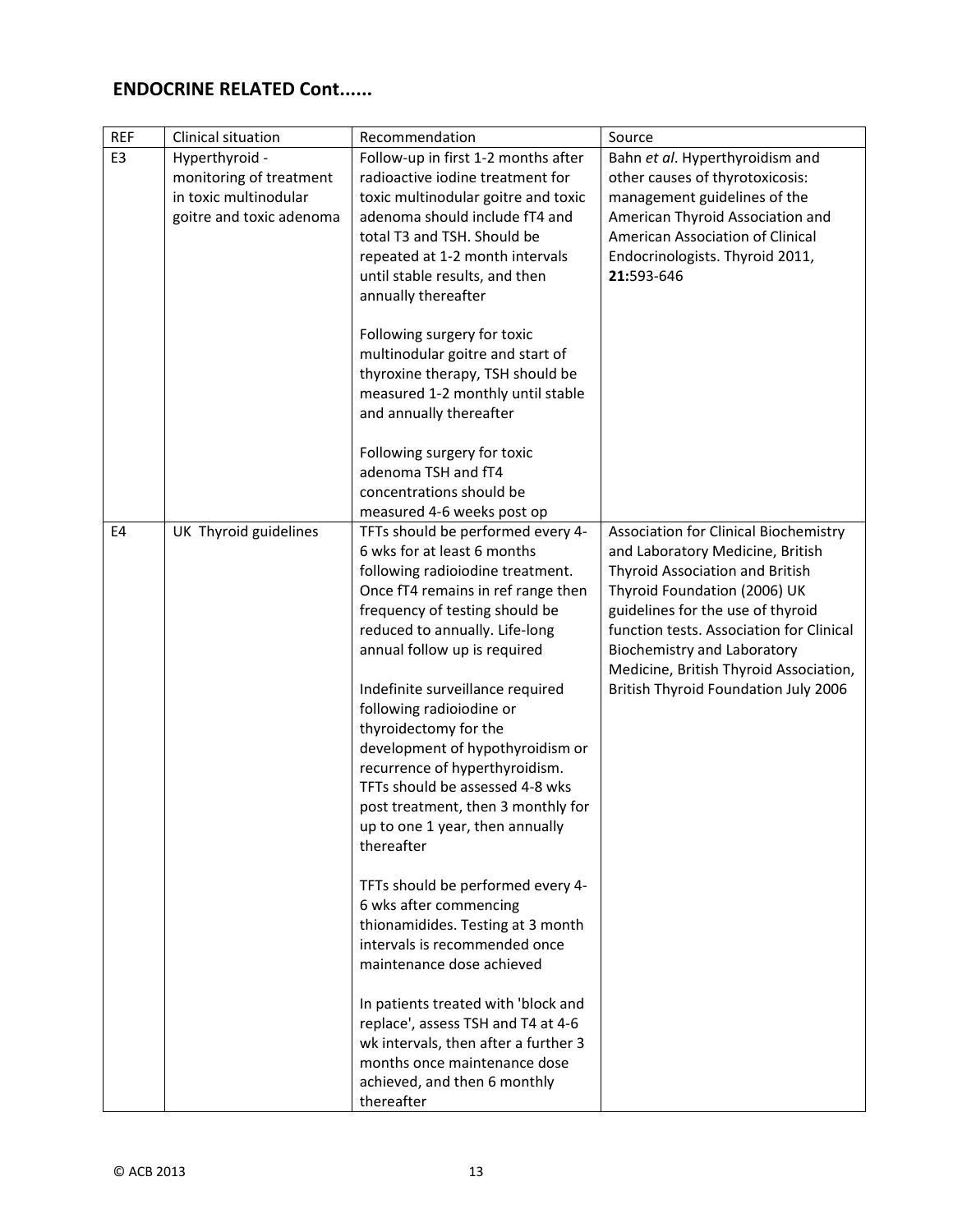| <b>REF</b>     | Clinical situation                                | Recommendation                                                                                                                                                                                                                                                                                                                                                                                                                                                                                                                                                                                               | Source                                                                                                                                                                                                                                                                                                                   |
|----------------|---------------------------------------------------|--------------------------------------------------------------------------------------------------------------------------------------------------------------------------------------------------------------------------------------------------------------------------------------------------------------------------------------------------------------------------------------------------------------------------------------------------------------------------------------------------------------------------------------------------------------------------------------------------------------|--------------------------------------------------------------------------------------------------------------------------------------------------------------------------------------------------------------------------------------------------------------------------------------------------------------------------|
| E <sub>5</sub> | Hypothyroidism -<br>monitoring treatment          | The minimum period to achieve<br>stable concentrations after a<br>change of dose of thyroxine is 2<br>months and TFTs should not<br>normally be assessed before this<br>period has elapsed<br>Patients stabilised on long-term<br>thyroxine therapy should have<br>serum TSH checked annually<br>An annual fT4 should be performed<br>in all patients with secondary<br>hypothyroidism stabilised on<br>thyroxine therapy                                                                                                                                                                                    | Association for Clinical Biochemistry<br>and Laboratory Medicine, British<br>Thyroid Association and British<br>Thyroid Foundation (2006) UK<br>guidelines for the use of thyroid<br>function tests. Association for Clinical<br>Biochemistry, British Thyroid<br>Association, British Thyroid<br>Foundation, July 2006. |
| E <sub>6</sub> | Monitoring Adult sub-<br>clinical hyperthyroidism | If a serum TSH below ref range but<br>>0.1 mU/L is found, then the<br>measurement should be repeated<br>1-2 months later along with T4 and<br>T3 after excluding non-thyroidal<br>illness and drug interferences. This<br>is contradicted later in the<br>guidelines when the authors state<br>that a 3-6 month repeat interval is<br>appropriate unless the patient is<br>elderly or has underlying vascular<br>disease<br>If treatment not undertaken then<br>serum TSH should be measured in<br>the long term every 6-12 months,<br>with follow up with fT4 and fT3 and<br>fT3 if serum TSH result is low | Association for Clinical Biochemistry,<br><b>British Thyroid Association and British</b><br>Thyroid Foundation (2006) UK<br>guidelines for the use of thyroid<br>function tests. Association for Clinical<br>Biochemistry, British Thyroid<br>Association, British Thyroid<br>Foundation July 2006                       |
| E7             | Monitoring adult sub-<br>clinical hypothyroidism. | Patients with subclinical<br>hypothyroidism should have the<br>pattern confirmed within 3-6<br>months to exclude transient causes<br>of elevated TSH<br>Subjects with subclinical<br>hypothyroidism who are ATPOab<br>positive should have TSH and fT4<br>checked annually<br>Subjects with subclinical<br>hypothyroidism who are ATPOab<br>neg should have TSH and fT4<br>checked every 3 years                                                                                                                                                                                                             | Association for Clinical Biochemistry,<br><b>British Thyroid Association and British</b><br>Thyroid Foundation (2006) UK<br>guidelines for the use of thyroid<br>function tests. Association for Clinical<br>Biochemistry, British Thyroid<br>Association, British Thyroid<br>Foundation July 2006                       |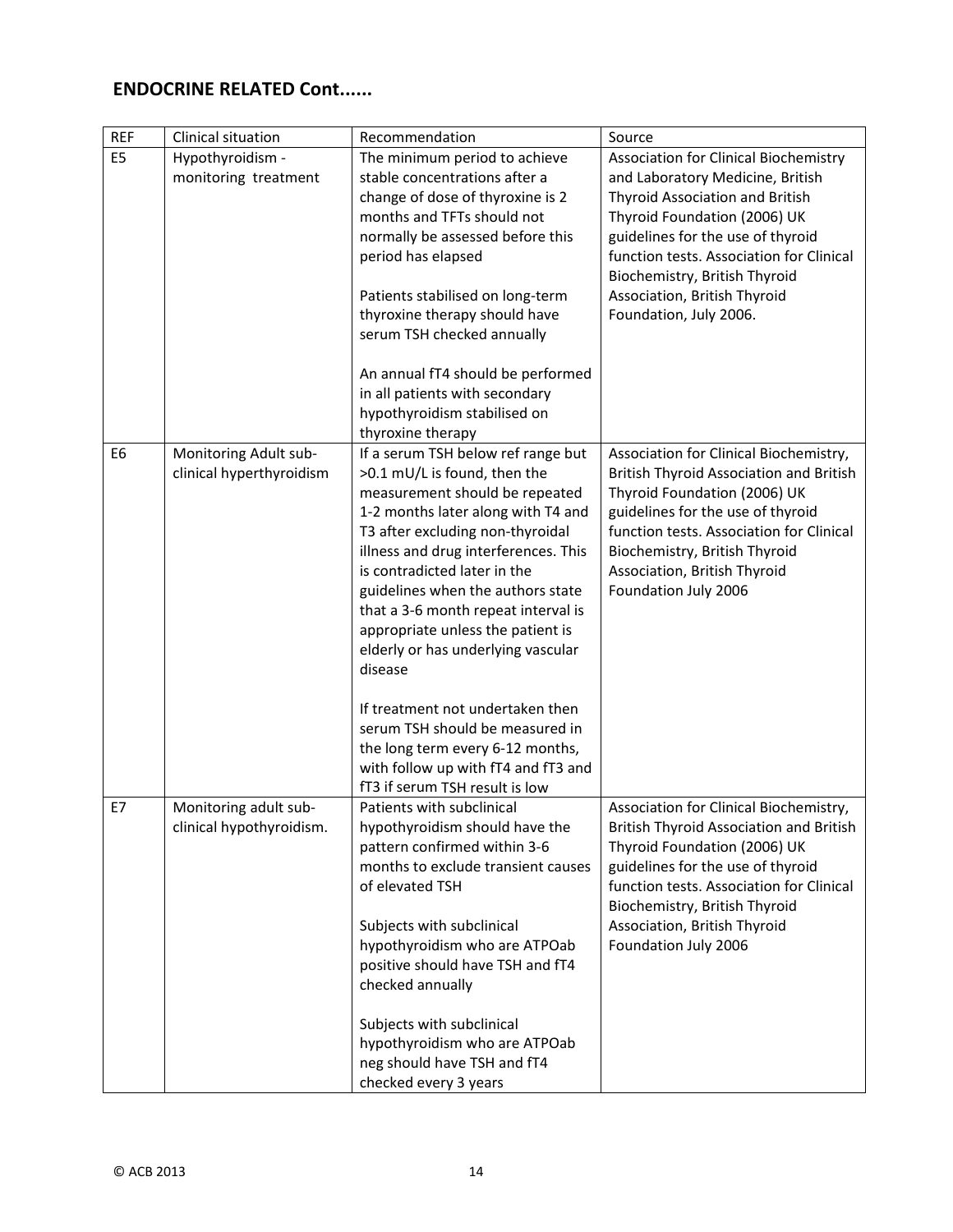| <b>REF</b> | Clinical situation                          | Recommendation                                                        | Source                                              |
|------------|---------------------------------------------|-----------------------------------------------------------------------|-----------------------------------------------------|
| E8         | Follow up of patients who                   | TSH and fT4 should be measured as                                     | <b>British Thyroid Association, Royal</b>           |
|            | have had differentiated                     | dose of levothyroxine increased                                       | College of Physicians. Guidelines for               |
|            | (papillary and follicular)                  | (every 6 weeks) until the serum                                       | the management of thyroid cancer                    |
|            | thyroid carcinoma and a                     | TSH is <0.1 mIU/L. Thereafter                                         | (Perros P, ed) 2nd edition.Report of                |
|            | total thyroidectomy and<br>$131$ ] ablation | annually unless clinically indicated                                  | the Thyroid Cancer Guidelines Update                |
|            |                                             | / pregnant                                                            | Group. London: Royal College of<br>Physicians, 2007 |
|            |                                             | Samples for thyroglobulin (Tg)                                        |                                                     |
|            |                                             | should not be collected sooner                                        |                                                     |
|            |                                             | than 6 weeks post-thyroidectomy                                       |                                                     |
|            |                                             | or 131I ablation/therapy. TSH,                                        |                                                     |
|            |                                             | fT4/fT3 (whichever is being                                           |                                                     |
|            |                                             | supplemented) and Tg                                                  |                                                     |
|            |                                             | autoantibodies (TgAb) should be                                       |                                                     |
|            |                                             | requested when Tg is measured. If                                     |                                                     |
|            |                                             | TgAb are detectable, measurement<br>should be repeated every 6 months |                                                     |
| E9         | Follow up of patients who                   | A baseline CEA and fasting                                            | <b>British Thyroid Association, Royal</b>           |
|            | have had medullary                          | calcitonin should be taken prior to                                   | College of Physicians. Guidelines for               |
|            | thyroid cancer and                          | operation. Postoperative samples                                      | the management of thyroid cancer                    |
|            | surgical resection                          | should be measured no earlier                                         | (Perros P, ed) 2 <sup>nd</sup> edition.Report of    |
|            |                                             | than 10 days after thyroidectomy                                      | the Thyroid Cancer Guidelines Update                |
|            |                                             | and plasma calcitonin                                                 | Group. London: Royal College of                     |
|            |                                             | concentrations are most                                               | Physicians, 2007.                                   |
|            |                                             | informative 6 months after surgery                                    | Eur J Endocrinol 2008; 158: 239-246                 |
|            |                                             | At least 4 measurements of                                            |                                                     |
|            |                                             | calcitonin over a 2-3 year period                                     |                                                     |
|            |                                             | can be taken to provide an                                            |                                                     |
|            |                                             | accurate estimate of the calcitonin                                   |                                                     |
|            |                                             | doubling time. CEA is elevated in                                     |                                                     |
|            |                                             | approximately 30% of MTC                                              |                                                     |
|            |                                             | patients, and in those patients CEA<br>doubling time is comparably    |                                                     |
|            |                                             | informative to calcitonin doubling                                    |                                                     |
|            |                                             | time                                                                  |                                                     |
|            |                                             |                                                                       |                                                     |
|            |                                             | Calcitonin monitoring should                                          |                                                     |
|            |                                             | continue lifelong                                                     |                                                     |
|            |                                             | TFTs should be measured as per                                        |                                                     |
|            |                                             | guidance for hypothyroidism                                           |                                                     |
| E10        | Anaplastic thyroid cancer                   | There is no need for any                                              | <b>British Thyroid Association, Royal</b>           |
|            |                                             | monitoring of thyroid function                                        | College of Physicians. Guidelines for               |
|            |                                             | unless patient is on thyroid                                          | the management of thyroid cancer                    |
|            |                                             | replacement, then as per                                              | (Perros P, ed) 2 <sup>nd</sup> edition.Report of    |
|            |                                             | hypothyroidism                                                        | the Thyroid Cancer Guidelines Update                |
|            |                                             |                                                                       | Group. London: Royal College of                     |
|            |                                             |                                                                       | Physicians, 2007                                    |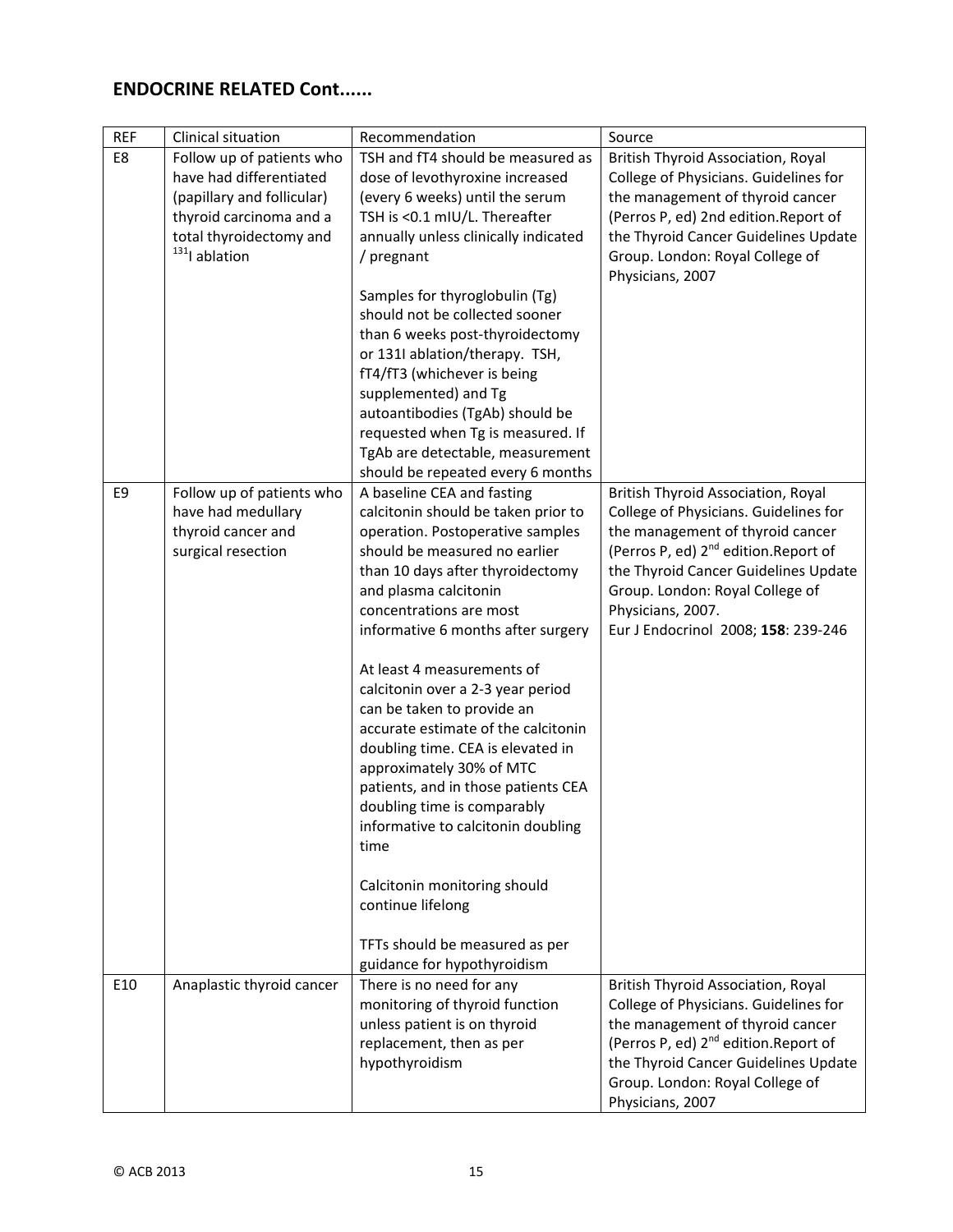| <b>REF</b> | Clinical situation       | Recommendation                    | Source                                        |
|------------|--------------------------|-----------------------------------|-----------------------------------------------|
| E11        | Progesterone             | Testing weekly in patients with   | Fertility: assessment and treatment           |
|            |                          | irregular cycle from day 21 until | for people with fertility problems.           |
|            |                          | next menstrual period             | <b>NICE 2004</b>                              |
| E12        | FSH.                     | Two tests 4-8 weeks apart in      | <b>AACE Medical Guidelines for Clinical</b>   |
|            |                          | women with possible early or      | Practice for the Diagnosis and                |
|            |                          | premature menopause.              | Treatment of menopause                        |
| E13        | Patients with suspected  | Discontinue medication for 3 days | Guidelines of the Pituitary Society for       |
|            | drug-induced             | and re-measure prolactin          | the diagnosis and management of               |
|            | hyperprolactinaemia.     |                                   | prolactinomas Clin Endocrino 2006,            |
|            |                          |                                   | 65, 265-273.                                  |
|            |                          |                                   | Diagnosis & Treatment of                      |
|            |                          |                                   | Hyperprolactinemia: An Endocrine              |
|            |                          |                                   | Society Clinical Practice J Clin              |
|            |                          |                                   | Endocrinol Metab. 2011;96:273-288             |
| E14        | Patients with            | Repeat prolactin measurement      | Diagnosis & Treatment of                      |
|            | hyperprolactinaemia      | after 1 month to guide therapy    | Hyperprolactinemia: An Endocrine              |
|            | commencing dopamine      |                                   | Society Clinical Practice J Clin              |
|            | agonist therapy          |                                   | Endocrinol Metab. 2011;96:273-288             |
| E15        | Diagnosis of male        | Repeat testosterone measurement   | Testosterone Therapy in Adult Men             |
|            | androgen deficiency      | to confirm diagnosis              | with Androgen Deficiency Syndromes            |
|            |                          | recommended.                      | <b>Endocrine Society Clinical Guideline J</b> |
|            |                          |                                   | Clin Endocrinol Metab 2010, 95:2536-          |
|            |                          |                                   | 2559.                                         |
| E16        | Monitoring of patient    | Measure testosterone value 3 to 6 | Testosterone Therapy in Adult Men             |
|            | with androgen deficiency | months after initiation of        | with Androgen Deficiency Syndromes            |
|            | on replacement therapy   | testosterone therapy              | <b>Endocrine Society Clinical Guideline J</b> |
|            |                          |                                   | Clin Endocrinol Metab 2010,                   |
|            |                          |                                   | 95(6):2536-2559.                              |
|            |                          | Measure testosterone every 3-4    |                                               |
|            |                          | months for first year             | AACE medical guidelines for clinical          |
|            |                          |                                   | practice for the evaluation and               |
|            |                          | Measurement of prostate specific  | treatment of hypogonadism in adult            |
|            |                          | antigen (PSA) -                   | male patients-2002 update                     |
|            |                          | Please refer to TM7               |                                               |
| E17        | Female androgen excess   | If measurement found to be raised | Evaluation and Treatment of                   |
|            |                          | by an immunoassay method,         | Hirsutism in premenopausal women              |
|            |                          | confirm measurement with a LCMS   | Endocrine Society guideline The               |
|            |                          | method: Thereafter 1 year         | Journal of Clinical Endocrinology &           |
|            |                          |                                   | Metabolism 2008; 93: 1105-1120,               |
|            |                          |                                   | 2008.                                         |
|            |                          |                                   | Consensus opinion of the working              |
|            |                          |                                   | group                                         |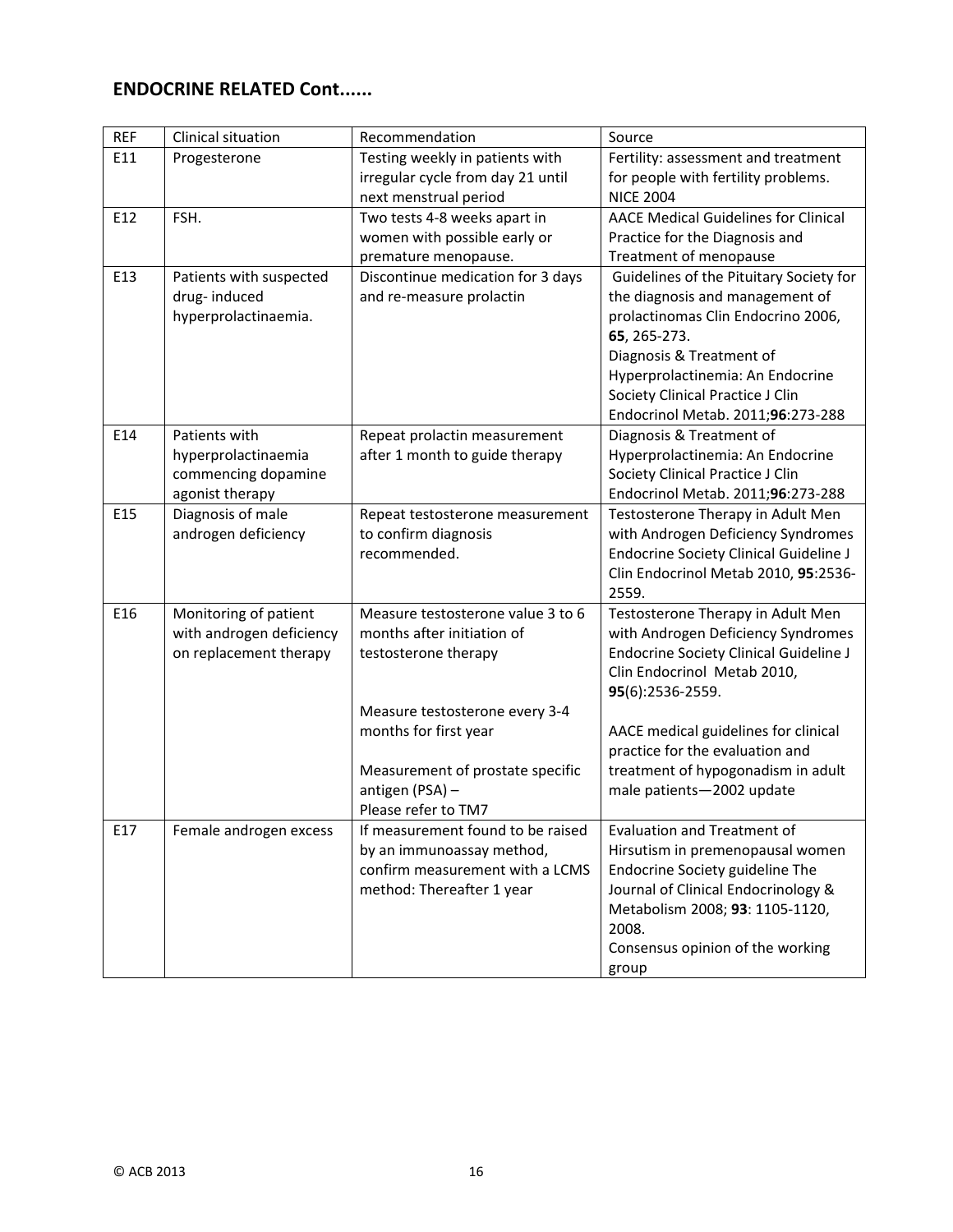| <b>REF</b> | Clinical situation                               | Recommendation                                                                                                                                                                          | Source                                                                                                                                           |
|------------|--------------------------------------------------|-----------------------------------------------------------------------------------------------------------------------------------------------------------------------------------------|--------------------------------------------------------------------------------------------------------------------------------------------------|
| E18        | Oestradiol                                       | No evidence, guideline or<br>consensus exists for repeat<br>frequency                                                                                                                   |                                                                                                                                                  |
|            |                                                  | For patients undergoing IVF<br>samples may be taken daily                                                                                                                               |                                                                                                                                                  |
|            |                                                  | For patients receiving implant<br>treatment a pre-implant value is<br>checked to avoid tachyphylaxis.<br>Frequency depends on frequency<br>of implant                                   |                                                                                                                                                  |
|            |                                                  | For patients receiving implant<br>treatment a pre-implant value is<br>checked to avoid tachyphylaxis                                                                                    |                                                                                                                                                  |
| E19        | Growth hormone<br>deficiency                     | IGF-1 is the most useful marker for<br>monitoring and should be<br>measured at least yearly, and<br>assessment should be performed<br>no sooner than 6 weeks following a<br>dose change | Ken K Y Ho (on behalf of the 2007 GH<br>deficiency Consensus Workshop<br>participants. EuropJ Endocrinol 2007;<br>157: 695-700                   |
| E20        | Acromegaly:                                      |                                                                                                                                                                                         | Biochemical Assessment and Long-<br>Term Monitoring in Patients with                                                                             |
|            | post surgery                                     | Measure both GH and IGF-1 at 3<br>months. If normal then at annual<br>follow up                                                                                                         | Acromegaly: Statement from a Joint<br>Consensus Conference of The Growth<br>Hormone Research Society and The<br>Pituitary Society (2004). J Clin |
|            | medical therapy                                  | Measure both GH and IGF-1 at 3<br>months. If normal then at annual<br>follow up                                                                                                         | Endocrinol Metab 2004; 89: 3099-<br>3102                                                                                                         |
|            | medical therapy using GH<br>receptor antagonists | Measure only IGF-1 at 6 monthly<br>intervals after dose titration.<br>Monthly monitoring of LFTs for first<br>six months                                                                |                                                                                                                                                  |
|            | Postradiotherapy                                 | Measurement of GH and IGF-1<br>annually                                                                                                                                                 |                                                                                                                                                  |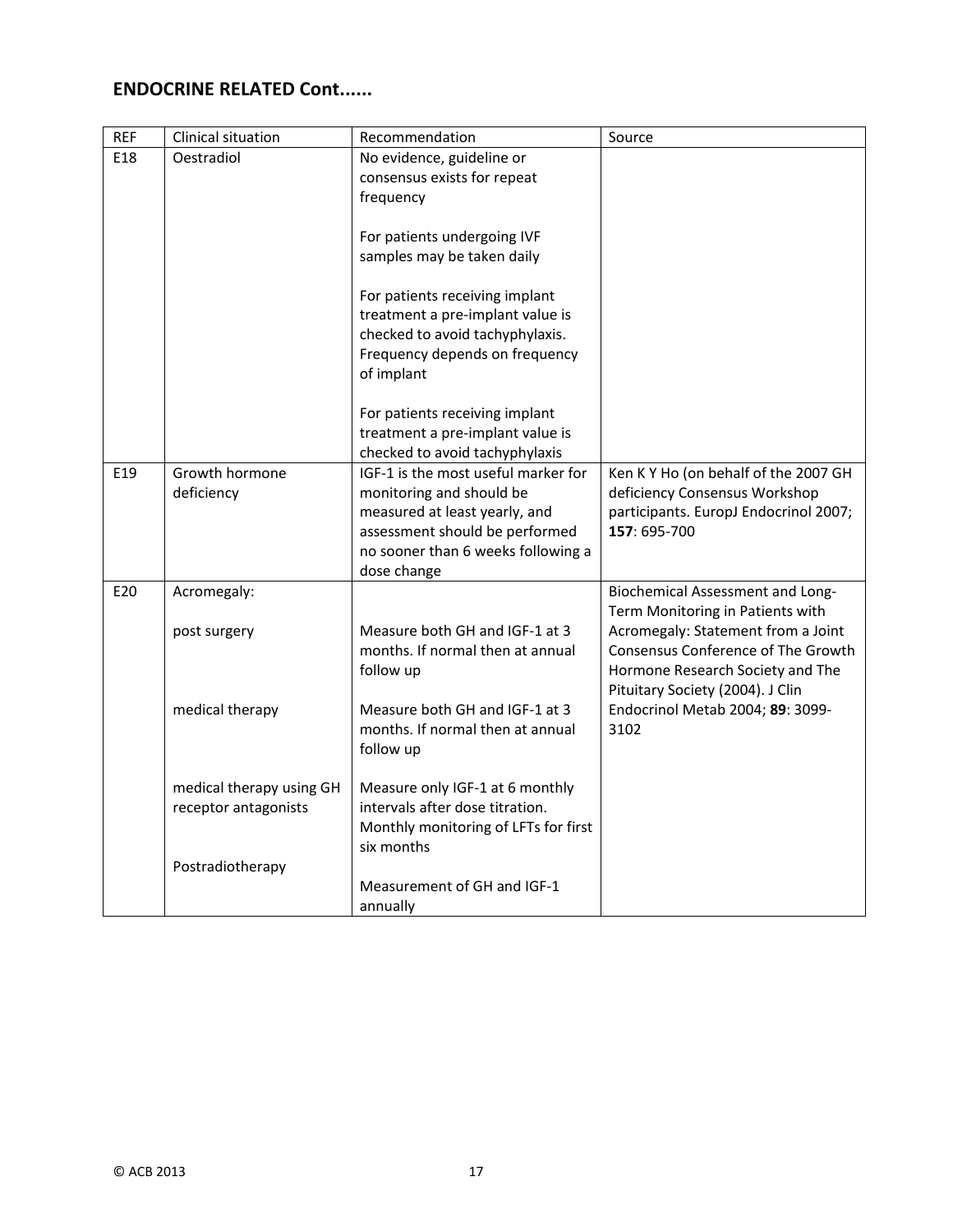| <b>REF</b> | Clinical situation                                                                                                                                                                                                                                                       | Recommendation                                                                                                                                                                                                                                                                                                                                                                                               | Source                                                                                                                                          |
|------------|--------------------------------------------------------------------------------------------------------------------------------------------------------------------------------------------------------------------------------------------------------------------------|--------------------------------------------------------------------------------------------------------------------------------------------------------------------------------------------------------------------------------------------------------------------------------------------------------------------------------------------------------------------------------------------------------------|-------------------------------------------------------------------------------------------------------------------------------------------------|
| E21        | Screening for diabetes in<br>asymptomatic patients:<br>Adults < 45 y with normal<br>weight and no risk factor<br>Adults > 45 y with normal<br>weight (BMI <25<br>$\text{kg/m}^2$ ) and no risk factor*<br>Adults >18 y with BMI<br>$\geq$ 25 kg/m2 and 1 risk<br>factor* | Screening not recommended<br>3y                                                                                                                                                                                                                                                                                                                                                                              | American Diabetes Association<br><b>Clinical Practice Recommendations</b><br>(2012)<br>* Risk[s] factors listed in Table 4 of<br>this document  |
|            |                                                                                                                                                                                                                                                                          | 3 y, if result is normal.                                                                                                                                                                                                                                                                                                                                                                                    |                                                                                                                                                 |
| E22        | Diagnosing diabetes using<br>$HbA_{1c}$ in an asymptomatic<br>patient (not to be used in<br>children or young adults                                                                                                                                                     | Diagnosis should not be made on<br>the basis of a single abnormal<br>plasma glucose or HbA <sub>1C</sub> value. At<br>least one<br>additional HbA <sub>1C</sub> or plasma glucose<br>test result with a value in the<br>diabetic range is required within 2<br>weeks of the initial measurement,<br>either fasting, from a random<br>(casual) sample, or from the oral<br>glucose tolerance test (OGTT)      | Use of Glycated Haemoglobin<br>(HbA <sub>1c</sub> ) in the Diagnosis of Diabetes<br>Mellitus - Abbreviated Report of a<br>WHO Consultation 2011 |
| E23        | $HbA_{1C}$ monitoring of<br>patients with type 2<br>diabetes                                                                                                                                                                                                             | 2-6 monthly intervals (tailored to<br>individual needs), until the blood<br>glucose concentration is stable on<br>unchanging therapy; use a<br>measurement made at an interval<br>of less than 3 months as an<br>indicator of direction of change,<br>rather than as a new steady state<br>Six monthly intervals once the<br>blood glucose concentration and<br>blood glucose lowering therapy are<br>stable | NICE CG66 Type 2 diabetes                                                                                                                       |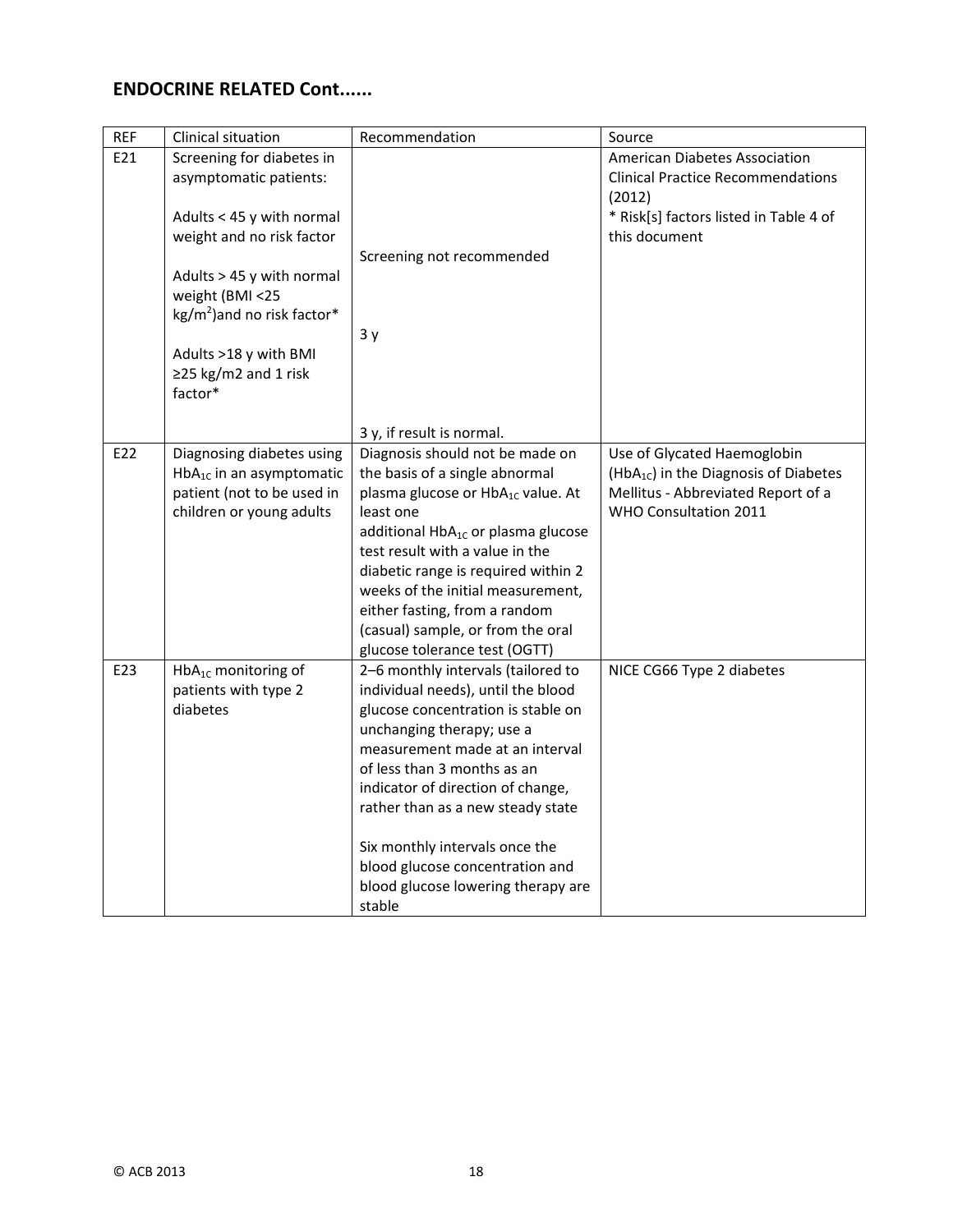## **CARDIAC**

| <b>REF</b> | Clinical situation               | Recommendation                                                                                                                                                                                                 | Source                                                                                                                                                                                        |
|------------|----------------------------------|----------------------------------------------------------------------------------------------------------------------------------------------------------------------------------------------------------------|-----------------------------------------------------------------------------------------------------------------------------------------------------------------------------------------------|
| C1         | Using troponin<br>(general)      | MRI largely dependent on the<br>assay being used and the clinical<br>scenario. MRIs should be<br>implemented according to the local<br>protocol used                                                           |                                                                                                                                                                                               |
|            | Acute coronary syndrome<br>(ACS) | High sensitivity troponin assays will<br>usually require several samples -<br>with a second sample within 3 hr of<br>presentation, the sensitivity for<br>Myocardial infarction approaches<br>100%             | <b>ESC Guidelines for the management</b><br>of acute coronary syndromes in<br>patients presenting without<br>persistent ST-segment elevation<br>European Heart Journal 2011; 32,<br>2999-3054 |
|            |                                  | For standard troponin assays - If<br>the first blood sample for troponin<br>is not elevated, a second sample<br>should be obtained after 6-9 hr,<br>and sometimes a third sample after<br>12-24 hr is required | Recommendations for the use of<br>cardiac troponin measurement in<br>acute cardiac care. European Heart<br>Journal<br>doi:10.1093/eurheartj/ehq251                                            |
|            | Cardiac surgery                  | Single measurement at 24 hr post<br>surgery gives best correlation with<br>outcome. Serial samples justified if<br>clinical condition worsens and /or<br>new ECG changes to assess ACS                         | Croal BL. The relationship between<br>post-operative cardiac troponin I<br>levels and outcome from cardiac<br>surgery. Circulation 2006; 114: 1468-<br>1475                                   |
|            | Renal failure                    | Concentrations usually increased in<br>Chronic kidney diseasee (CKD)<br>patients (especially using high<br>sensitivity assays) - serial samples<br>will be required if suspected ACS as<br>above               | Khan et al Prognostic Value of<br>Troponin Enzymes in End-Stage Renal<br>Disease.<br>Circulation. 2005;112:3088-3096<br><b>Group Consensus Opinion</b>                                        |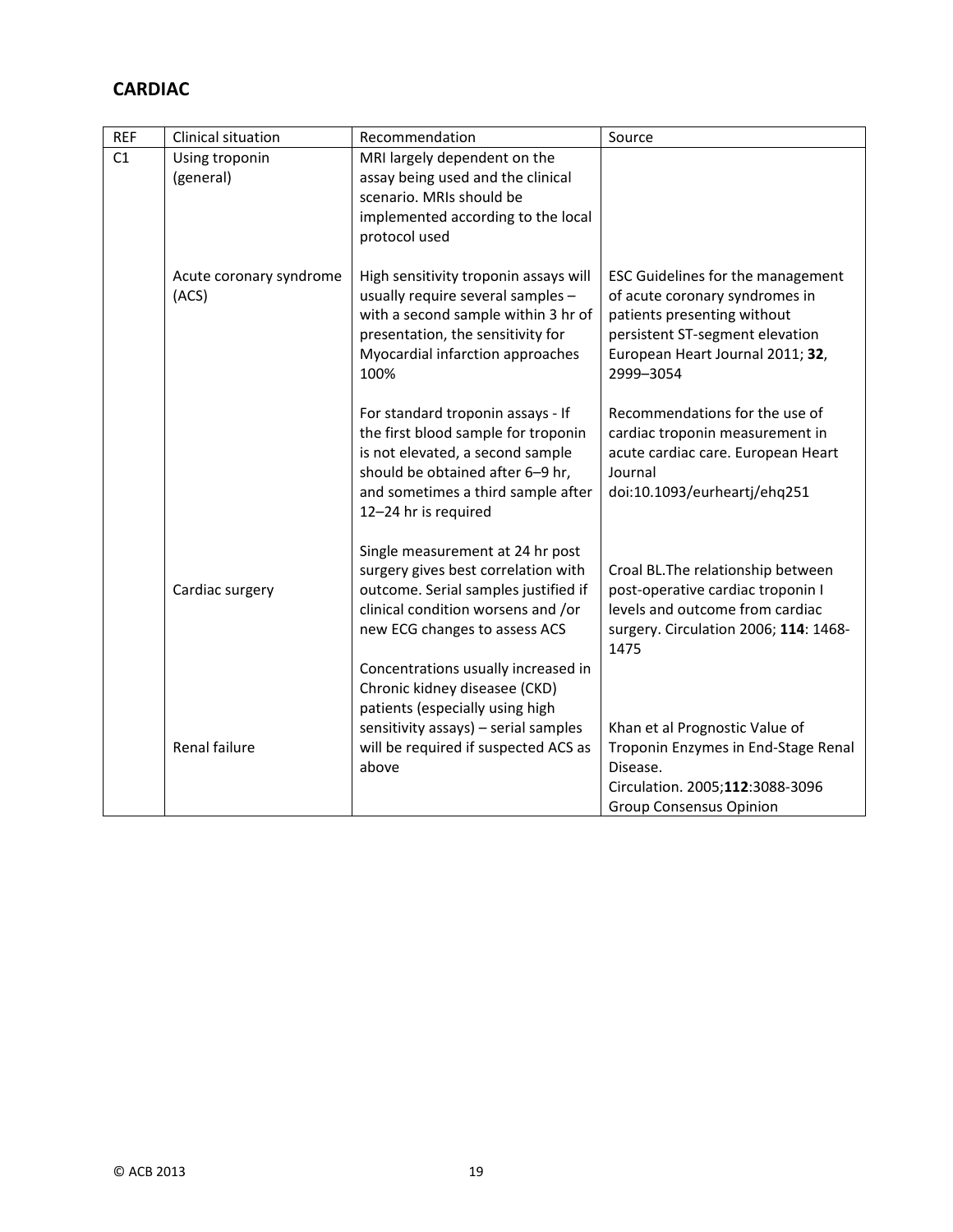## **CARDIAC**

| <b>REF</b>     | Clinical situation                                    | Recommendation                                                                                                                                                                                                                                                                  | Source                            |
|----------------|-------------------------------------------------------|---------------------------------------------------------------------------------------------------------------------------------------------------------------------------------------------------------------------------------------------------------------------------------|-----------------------------------|
| C <sub>2</sub> | Using BNP (NT-ProBNP)                                 |                                                                                                                                                                                                                                                                                 |                                   |
|                | Primary care<br>(Heart failure triage)                | Should only be measured once<br>unless there is a repeat episode of<br>suspected heart failure with a<br>change in clinical presentation and<br>the diagnosis of heart failure has<br>previously been excluded. Single<br>time point use adequate for NICE<br>guidance purposes | NICE CG 108 Chronic Heart failure |
|                | Secondary care<br>(Acute 'short of breath'<br>triage) | Should only be measured once per<br>acute episode for diagnosis. Pre-<br>discharge repeat measurement has<br>prognostic significance but has not<br>been shown to alter outcome<br>Not yet accepted in guidelines                                                               | <b>Group Consensus Opinion</b>    |
|                | Therapeutic guidance in<br>heart failure              |                                                                                                                                                                                                                                                                                 | NICE guidelines (2012)            |

#### **GASTROINTESTINAL**

| <b>REF</b>     | Clinical situation                                          | Recommendation                                                                                                                                                                                   | Source                                                                                                                                                                                                                                                                                  |
|----------------|-------------------------------------------------------------|--------------------------------------------------------------------------------------------------------------------------------------------------------------------------------------------------|-----------------------------------------------------------------------------------------------------------------------------------------------------------------------------------------------------------------------------------------------------------------------------------------|
| G1             | Coeliac serology in known<br>adult patients on follow<br>up | IgA tTG can be used to monitor<br>response to a gluten-free diet.<br>Retesting at 3–12 months<br>depending on pre-treatment value                                                                | www.uptodate.com                                                                                                                                                                                                                                                                        |
| G <sub>2</sub> | Faecal elastase                                             | Minimum retesting interval 6<br>months                                                                                                                                                           | Molinari et al Clin Biochem<br>2004;37:758-763                                                                                                                                                                                                                                          |
| G <sub>3</sub> | Faecal calprotectin                                         | Minimum retesting interval 6<br>months                                                                                                                                                           | van Rheenen et al, BMJ<br>2010;341:c3369                                                                                                                                                                                                                                                |
| G4             | Trace elements (copper,<br>zinc, selenium)                  | Baseline then every 2 to 4 weeks<br>depending upon results                                                                                                                                       | NICE CG32                                                                                                                                                                                                                                                                               |
| G <sub>5</sub> | Ferritin monitoring for<br>haemochromatosis                 | EASL 2010 recommend retesting<br>interval initially 3 months but test<br>more frequently as ferritin<br>approaches normal range.<br>BCSH 2000 recommends monthly<br>ferritin during venesection. | European Association for the Study of<br>the Liver. EASL Clinical Practice<br>Guidelines for HFE Hemochromatosis.<br>J Hepatol 2010; 53(1):3-22.<br><b>British Committee for</b><br>Standards in Haematology:<br>Guidelines on diagnosis and therapy -<br>Genetic Haemochromatosis 2000 |
| G <sub>6</sub> | Iron deficiency diagnosis                                   | Repeat measurement not required<br>unless doubt regarding diagnosis                                                                                                                              | <b>British Society of Gastroenterology</b><br>2011                                                                                                                                                                                                                                      |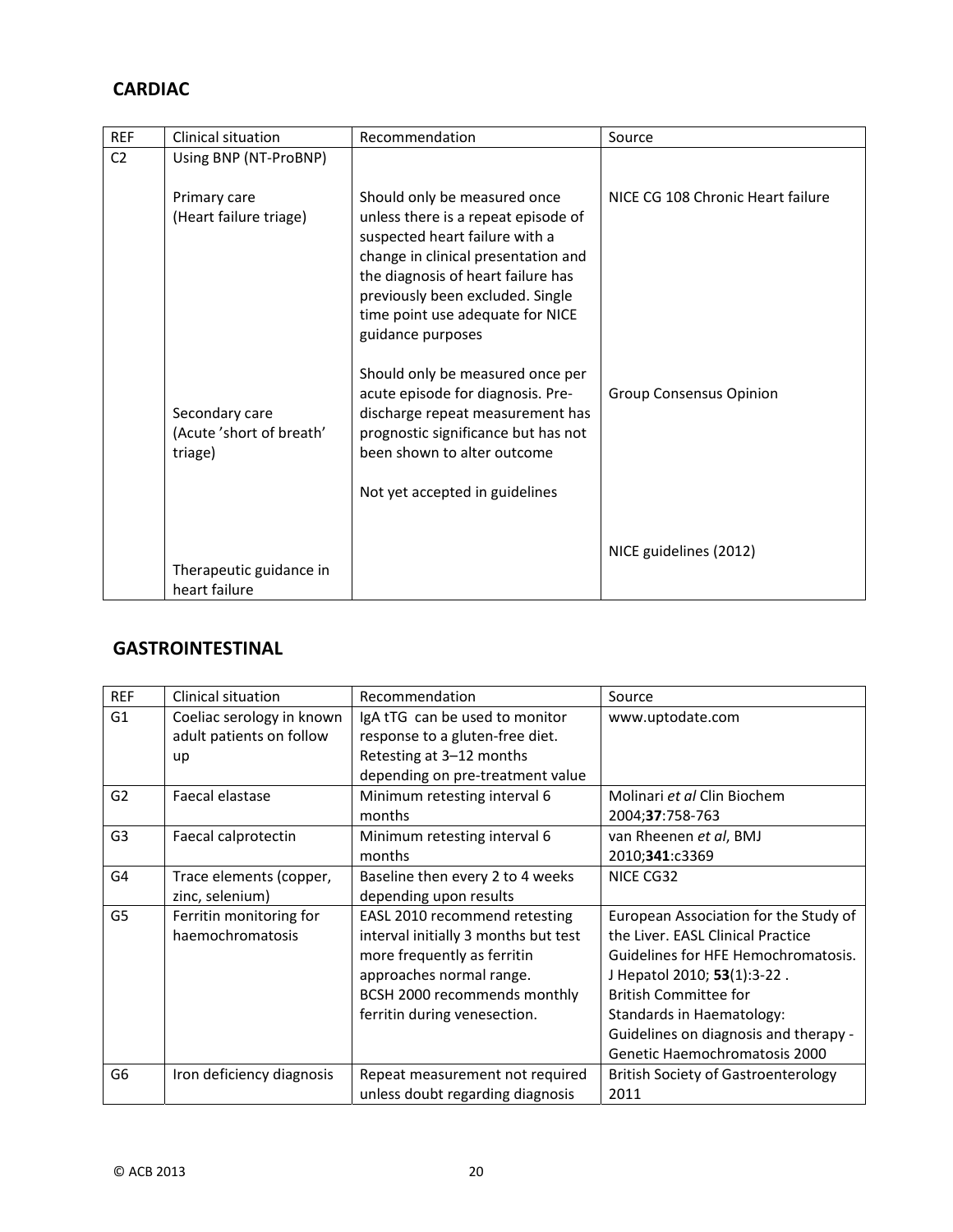#### **GASTROINTESTINAL Cont......**

| <b>REF</b> | Clinical situation                                              | Recommendation                                                                                                                   | Source                                                           |
|------------|-----------------------------------------------------------------|----------------------------------------------------------------------------------------------------------------------------------|------------------------------------------------------------------|
| G7         | Iron profile/ferritin in<br>patients on parenteral<br>nutrition | Minimum retesting interval 3-6<br>months                                                                                         | NICE CG32                                                        |
| G8         | Iron status in chronic kidney<br>disease                        | Monitor iron status no earlier than 1<br>week after receiving I.V. iron and at<br>intervals of 4 weeks to 3 months<br>routinely. | NICE CG114                                                       |
| G9         | Iron profile/ferritin in a<br>normal patient                    | Minimum retesting interval 1 year                                                                                                | NICE CG 32<br>Smellie et al, J Clin Pathol 2006; 59: 781-<br>789 |
| G10        | Monitoring vitamin B12 and<br>folate deficiency                 | Repeat measurement of vitamin B12<br>and folate is unnecessary in patients<br>with vitamin B12 and folate deficiency             | CKS Guidelines: Anaema - Vitamin B12<br>and Folate Deficiency    |

For more guidance on the laboratory monitoring of patients on nutritional support, particularly parenteral nutrition and those receiving enteral or oral feeds who are metabolically unstable or at risk of re‐feeding syndrome, please refer to the NICE Clinical Guideline 32 - Nutrition support in adults.

#### **SPECIFIC PROTEINS**

| <b>REF</b>      | Clinical situation                                                                                                                                                                                                           | Recommendation                                                                                                                                       | Source                                                                     |
|-----------------|------------------------------------------------------------------------------------------------------------------------------------------------------------------------------------------------------------------------------|------------------------------------------------------------------------------------------------------------------------------------------------------|----------------------------------------------------------------------------|
| SP <sub>1</sub> | Paraproteins                                                                                                                                                                                                                 | Testing at 3 months intervals<br>initially                                                                                                           | Bettertesting Website, BCSH                                                |
| SP <sub>2</sub> | Patients with no features<br>of plasma cell dyscrasia<br>(for example, anaemia,<br>bone fracture or pain<br>located in bone,<br>suppression of other<br>immunoglobulin classes,<br>renal impairment) and a<br>band of <15g/L | Annual serum protein<br>electrophoresis and quantitation<br>by densitometry without need for<br>further immunofixation is<br>recommended             | <b>Bettertesting Website</b>                                               |
| SP3             | Monoclonal gammopathy<br>of undetermined<br>significance                                                                                                                                                                     | Annually                                                                                                                                             | <b>Bettertesting Website</b>                                               |
| SP4             | Immunoglobulins                                                                                                                                                                                                              | Patients on immunoglobulin<br>replacement therapy must have<br>trough IgG concentrations and liver<br>function tests performed at least<br>quarterly | UK Primary Immunodeficiency<br>Network Standard of care Version 2,<br>2011 |
| SP <sub>5</sub> | Immunoglobulins                                                                                                                                                                                                              | For other purposes, testing at<br>minimum interval of 6 months is<br>recommended                                                                     | Expert opinion                                                             |
| SP <sub>6</sub> | Myeloma patients on<br>active treatment                                                                                                                                                                                      | Local guidance and treatment<br>regimes should be followed when<br>requesting paraproteins<br>concnetrations for patient on<br>active treatment      | Feedback from consultation                                                 |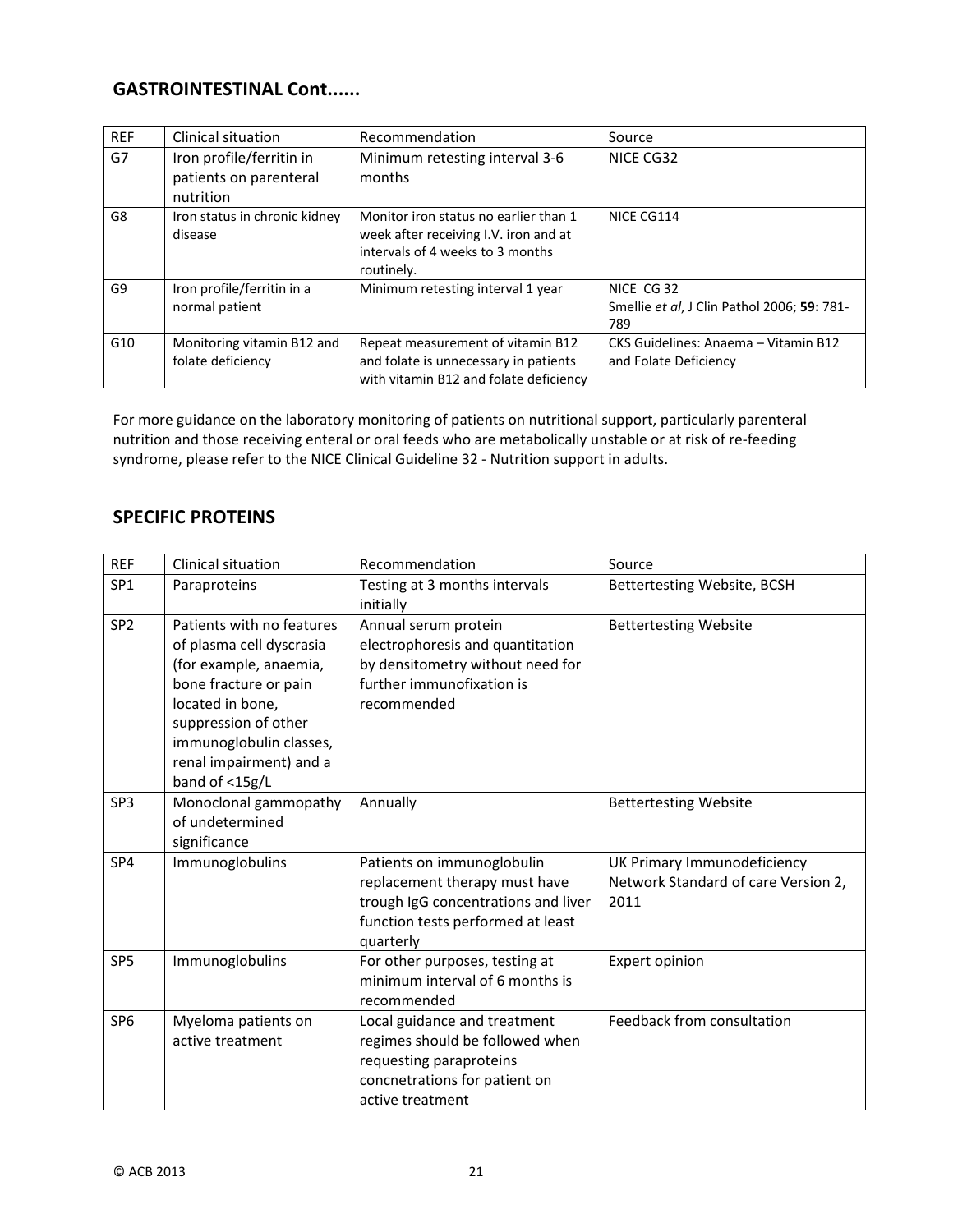## **SPECIFIC PROTEINS Cont......**

| <b>REF</b>      | Clinical situation       | Recommendation                                                     | Source                                               |
|-----------------|--------------------------|--------------------------------------------------------------------|------------------------------------------------------|
| SP7             | C-Reactive protein (CRP) | Not within a 24 hr period following<br>an initial request with the | Hutton et al. Ann Clin Biochem 2009;<br>46: 155-158. |
|                 |                          | exception of paediatric requests                                   |                                                      |
| SP <sub>8</sub> | Procalcitonin            | 24 hr                                                              | Hochreiter et al, Crit Care 2009;                    |
|                 |                          |                                                                    | 13:R83                                               |
|                 |                          |                                                                    | Seguela et al, Cardiology in the Young               |
|                 |                          |                                                                    | 2011; 21: 392-399                                    |

#### **TUMOUR MARKERS**

| <b>REF</b>      | Clinical situation                                                                                                    | Recommendation                                                                                                                                                         | Source                                                                                                                                                                                                                    |
|-----------------|-----------------------------------------------------------------------------------------------------------------------|------------------------------------------------------------------------------------------------------------------------------------------------------------------------|---------------------------------------------------------------------------------------------------------------------------------------------------------------------------------------------------------------------------|
| TM1             | α-Fetoprotein for<br>hepatocellular carcinoma<br>(HCC) surveillance:<br>screening patients at high<br><b>HCC</b> risk | 6 months (UK)                                                                                                                                                          | British Society of Gastroenterology,<br><b>EGTM</b>                                                                                                                                                                       |
| TM <sub>2</sub> | $\alpha$ -Fetoprotein for<br>monitoring disease<br>recurrence in HCC                                                  | 3-6 months                                                                                                                                                             | <b>EGTM 2010</b>                                                                                                                                                                                                          |
| TM3             | Screening women with<br>family history of ovarian<br>cancer with CA125                                                | 12 months                                                                                                                                                              | NIH consensus, EGTM 2010                                                                                                                                                                                                  |
| TM4             | Using CA125 in diagnostic<br>strategies.                                                                              | Retesting CA125 where imaging is<br>negative within 1 month                                                                                                            | NICE CG122                                                                                                                                                                                                                |
| TM <sub>5</sub> | Monitoring CA125 in disease<br>recurrence                                                                             | 1 month                                                                                                                                                                | <b>EGTM 2010</b>                                                                                                                                                                                                          |
| TM <sub>6</sub> | Monitoring disease<br>recurrence with CEA                                                                             | 2-3 months                                                                                                                                                             | EGTM 2010, ASCO,<br>The National Academy of Clinical<br>Biochemistry<br>Laboratory Medicine Practice Guidelines<br>use of Tumour Markers in Clinical<br>Practice . Quality Requirements. Clin<br>Chem 2008; 54: 1935-1939 |
| TM7             | Monitoring disease<br>recurrence with CA199                                                                           | 1 month                                                                                                                                                                | No available evidence. All Wales<br>consensus                                                                                                                                                                             |
| TM <sub>8</sub> | PSA screening                                                                                                         | When first result is raised repeat once<br>in 6 weeks to assess the trend.                                                                                             | Prostate Cancer Risk management<br>programme                                                                                                                                                                              |
| TM9             | Monitoring disease with PSA                                                                                           | Every 3 months for first 1-2 yrs. Every<br>6 months for 2 yr. Annual thereafter                                                                                        | Bettertesting.org.uk                                                                                                                                                                                                      |
| <b>TM10</b>     | Monitoring disease<br>recurrence with CA15.3                                                                          | 2 months                                                                                                                                                               | <b>EGTM 2010</b>                                                                                                                                                                                                          |
| TM11            | Serum β-HCG (tumour<br>marker)                                                                                        | After evacuation of a molar<br>pregnancy, the hCG concentration<br>should be monitored every week<br>until normalization and then every<br>month during the first year | Kinetics of Serum Tumour Marker<br>Concentrations and Usefulness in<br>Clinical Monitoring. Bidert J-M et al.<br>Clin Chem1999; 45: 1695-1707                                                                             |
| TM12            | Serum β-HCG (tumour<br>marker)                                                                                        | After resection, prolonged marker<br>$t$ <sup>2</sup> (>3 days for hCG) is a reliable<br>indicator of residual tumor and a<br>significant predictor of survival        |                                                                                                                                                                                                                           |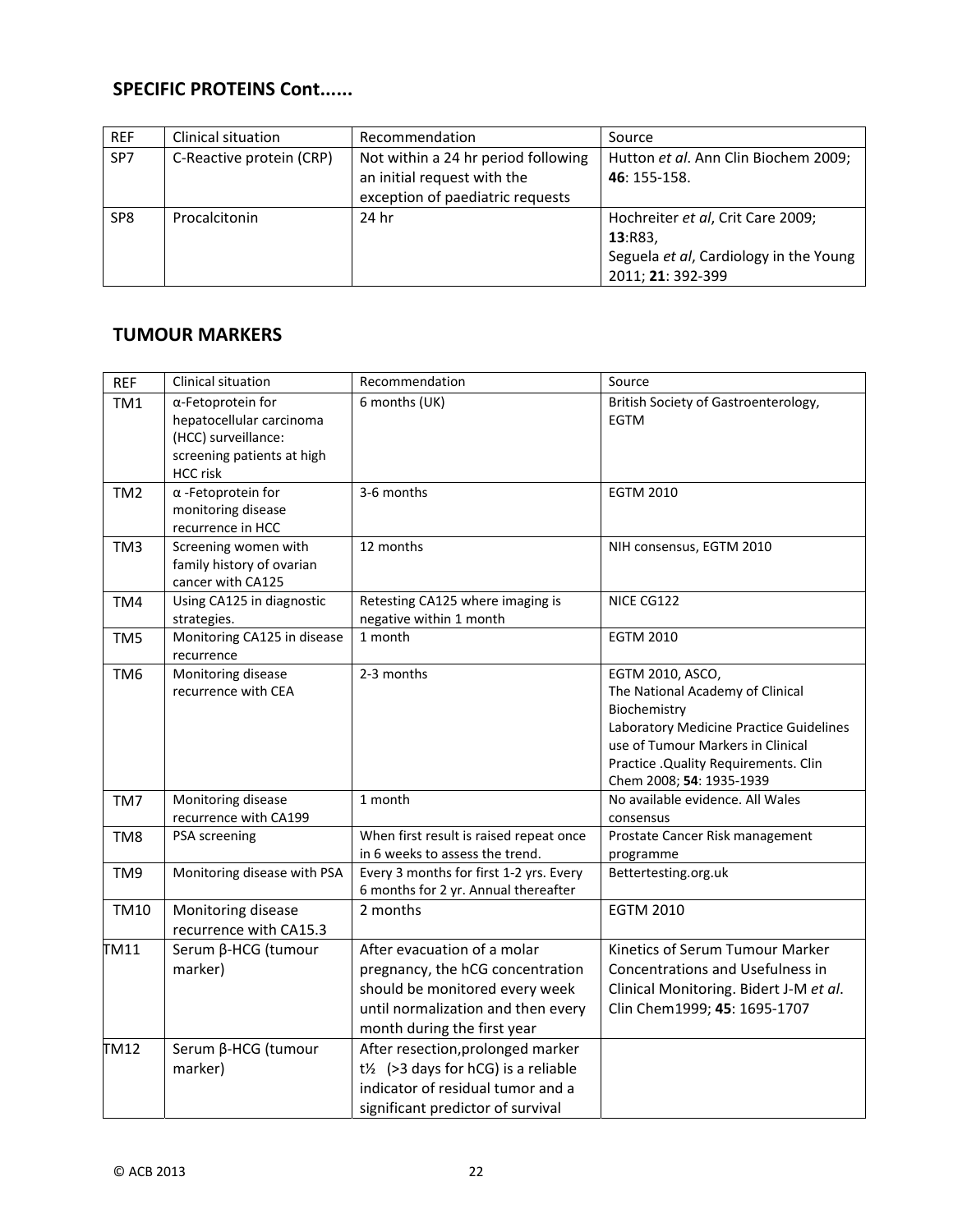#### **TUMOUR MARKERS Cont......**

| <b>REF</b> | Clinical situation             | Recommendation                                                                                                                   | Source                                                                                                                                                                                                          |
|------------|--------------------------------|----------------------------------------------------------------------------------------------------------------------------------|-----------------------------------------------------------------------------------------------------------------------------------------------------------------------------------------------------------------|
| TM13       | Serum β-HCG (tumour<br>marker) | If rate of change in tumour marker<br>concentration changes velocity, an<br>urgent repeat to confirm the result<br>is reasonable | The National Academy of Clinical<br>Biochemistry<br>Laboratory Medicine Practice<br>Guidelines use of Tumour Markers in<br><b>Clinical Practice . Quality</b><br>Requirements. Clin Chem 2008; 54:<br>1935-1939 |

#### **THERAPEUTIC DRUG MONITORING**

As drugs are xenobiotics, the time for significant change is based on the kinetics of absorption and clearance. Steady state concentrations on new dose regimens are normally established after five plasma half‐lives have elapsed.

For drugs where over 30% of clearance is renal then dosing and half-life are reflected by the creatinine clearance calculated using Cockcroft & Gault formula (eGFR is less reliable though widely used). Tables of half-lives for most drugs are given and referenced in Brunton et al.<sup>5</sup>

Some drugs induce their own metabolism e.g. carbamazepine, or can have hepatic clearance induced by another drug, and specific details need to be checked with the literature; other xenobiotic interactions may significantly affect half‐lives e.g. smoking and clozapine.

Depending on the metabolic pathway an individual's pharmacogenetic phenotype may result in more rapid or much slower metabolism than the general population, so the half-lives will be shorter or longer respectively and the 5 half‐life rule applies, but using a half‐life specific to the individual.

As there are so many different combinations of interaction the advice given above is a general guide and the specific classes discussed below are for high‐level guidance.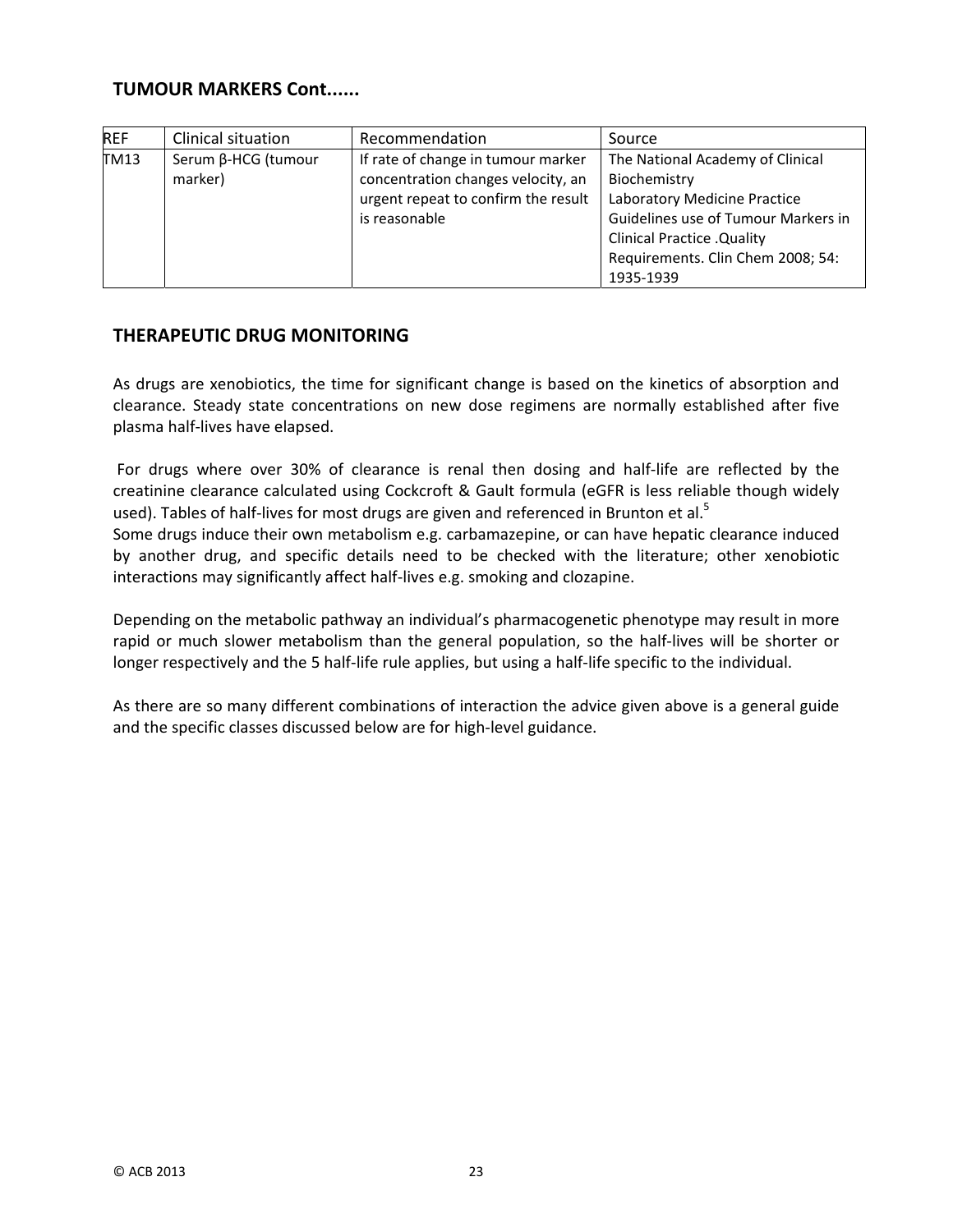## **THERAPEUTIC DRUG MONITORING Cont......**

| <b>REF</b>      | Clinical situation                      | Recommendation                                                   | Source                            |
|-----------------|-----------------------------------------|------------------------------------------------------------------|-----------------------------------|
| TD <sub>1</sub> | Anticonvulsant drugs                    | Five half-lives after dosage change                              | Expert opinion                    |
|                 | (carbamazepine,                         | (4-5 days) during initial dose                                   |                                   |
|                 | phenytoin)                              | optimisation, unless toxicity is                                 |                                   |
|                 |                                         | suspected. The kinetics of                                       |                                   |
|                 |                                         | phenytoin are highly variable                                    |                                   |
|                 |                                         | between individuals and when                                     |                                   |
|                 |                                         | metabolism is saturated, a small                                 |                                   |
|                 |                                         | dose change results in a                                         |                                   |
|                 |                                         | disproportionate increase in                                     |                                   |
|                 |                                         | plasma concentration. There is a                                 |                                   |
|                 |                                         | significant risk of overdose and                                 |                                   |
|                 |                                         | therefore when titrating dose                                    |                                   |
|                 |                                         | changes check up to every 12hr                                   |                                   |
|                 |                                         | depending on clinical condition and                              |                                   |
|                 |                                         | therapy. This will be more frequent                              |                                   |
|                 |                                         | on iv therapy for status epilepticus.                            |                                   |
|                 |                                         | Note: carbamazepine induces its                                  |                                   |
|                 |                                         | own metabolism and                                               |                                   |
|                 |                                         | concentrations should be                                         |                                   |
|                 |                                         | confirmed 2-3 months after                                       |                                   |
|                 |                                         | commencing therapy                                               |                                   |
| TD <sub>2</sub> | Digoxin                                 | Five half-lives after dosage                                     | Expert opinion                    |
|                 |                                         | change (i.e. approx 7 days)<br>during initial dose optimisation, |                                   |
|                 |                                         | unless toxicity is suspected.                                    |                                   |
|                 |                                         | When renal function has                                          |                                   |
|                 |                                         | changed significantly recognise                                  |                                   |
|                 |                                         | the proportionate decrease in                                    |                                   |
|                 |                                         | clearance. In overdose                                           |                                   |
|                 |                                         | situations, up to every 4hr                                      |                                   |
|                 |                                         | depending on clinical condition                                  |                                   |
|                 |                                         | and therapy                                                      |                                   |
| TD <sub>3</sub> | Aminoglycoside                          | Every 24 h at start of therapy on                                | Consult local guidelines          |
|                 | antibiotics (gentamicin,<br>tobramycin) | high-dose parenteral regimes,                                    |                                   |
|                 |                                         | less frequently when stable.<br>Especially important in the      |                                   |
|                 |                                         | elderly, patients with impaired                                  |                                   |
|                 |                                         | renal function and those with                                    |                                   |
|                 |                                         | cystic fibrosis                                                  |                                   |
| TD <sub>4</sub> | Immunosuppressive                       | Initially 3x per week after                                      | Renal Association guidelines:     |
|                 | drugs (ciclosporin,                     | transplantation, less frequently                                 | Post-operative Care of the Kidney |
|                 | tacrolimus, sirolimus)                  | when stable. Concentrations                                      | Transplant Recipient (2011)       |
|                 |                                         | should also be checked when any                                  |                                   |
|                 |                                         | medication with possible                                         |                                   |
|                 |                                         | interactions is prescribed, the                                  |                                   |
|                 |                                         | dosage is changed, the formulation                               |                                   |
|                 |                                         | is changed or when there is                                      |                                   |
|                 |                                         | unexplained graft dysfunction                                    |                                   |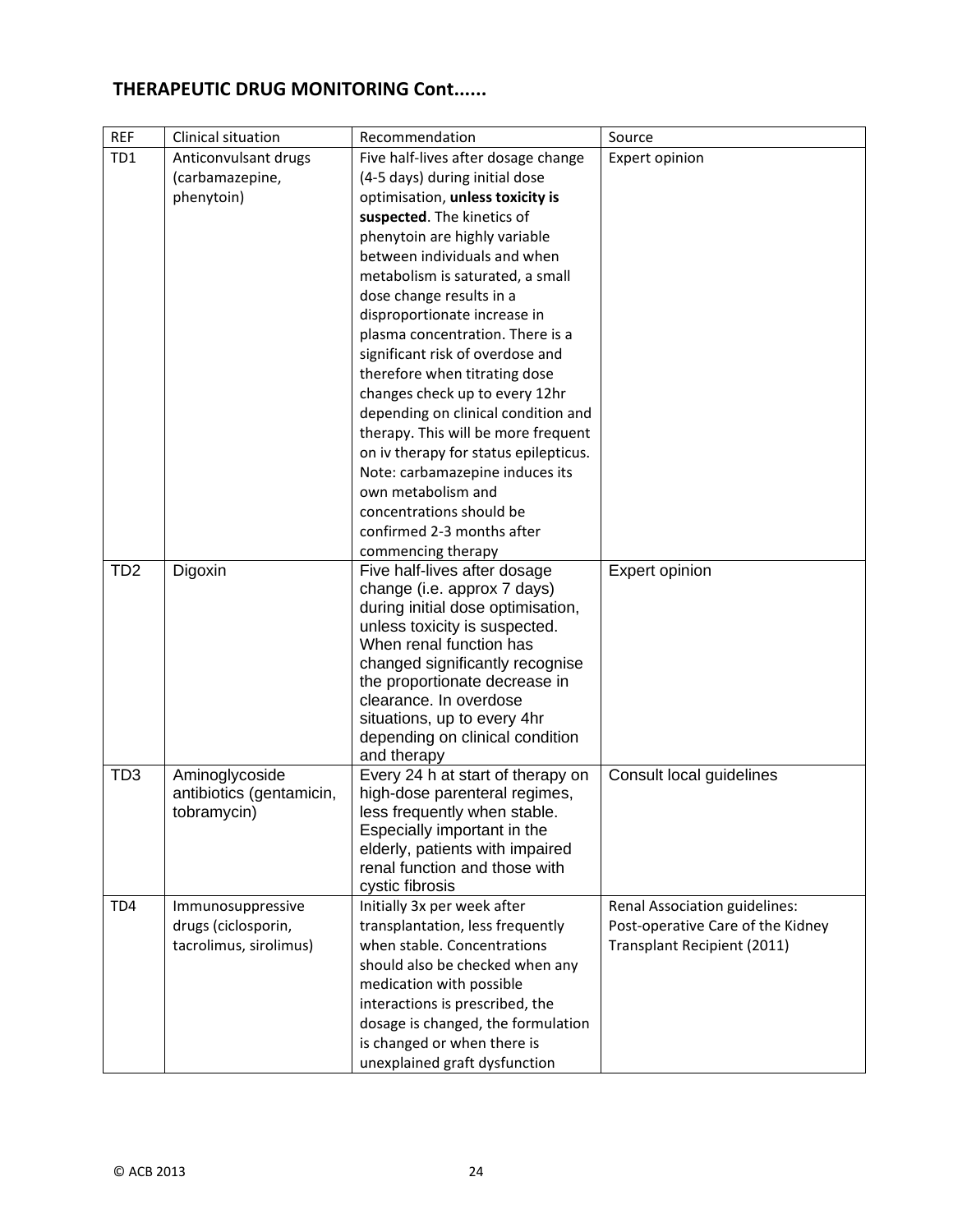## **THERAPEUTIC DRUG MONITORING Cont......**

| <b>REF</b>      | Clinical situation      | Recommendation                      | Source                 |
|-----------------|-------------------------|-------------------------------------|------------------------|
| TD <sub>5</sub> | Theophylline            | Five half-lives after dosage change | Expert opinion         |
|                 |                         | (i.e. approx 2 days) during initial |                        |
|                 |                         | dose optimisation on oral regimes.  |                        |
|                 |                         | Note smoking significantly reduces  |                        |
|                 |                         | the half-life. Daily on IV          |                        |
|                 |                         | aminophylline. In overdose          |                        |
|                 |                         | situations requiring haemodialysis, |                        |
|                 |                         | every 4 hr                          |                        |
| TD <sub>6</sub> | Methotrexate (high dose | 24 hr after completion of therapy   | See product literature |
|                 | IV)                     | then every 24 hr until plasma       |                        |
|                 |                         | methotrexate is below cut-off       |                        |
|                 |                         | concentration for toxicity (1       |                        |
|                 |                         | umol/L at 48 hr or according to     |                        |
|                 |                         | local protocol)                     |                        |
| TD7             | Lithium                 | Days 4-7 of treatment then every    | BNF (2012)             |
|                 |                         | week until dosage has remained      |                        |
|                 |                         | constant for 4 weeks, then every 3  |                        |
|                 |                         | months on stabilised regimes.       |                        |
|                 |                         | Check concentration when            |                        |
|                 |                         | preparation changed, when fluid     |                        |
|                 |                         | intake changes or when interacting  |                        |
|                 |                         | drugs are added/withdrawn. 100%     |                        |
|                 |                         | renal clearance, so dependant on    |                        |
|                 |                         | renal function. Up to every 4 hr in |                        |
|                 |                         | overdose situations requiring       |                        |
|                 |                         | intensive therapy                   |                        |
| TD <sub>8</sub> | Clozapine               | Induces its own metabolism and is   | Expert opinion         |
|                 |                         | induced further by smoking.         |                        |
|                 |                         | Approximately 4 days to reach new   |                        |
|                 |                         | steady-state after dose change or   |                        |
|                 |                         | smoking cessation with potentially  |                        |
|                 |                         | fatal consequences due to the       |                        |
|                 |                         | rapid increase to toxic             |                        |
|                 |                         | concentrations                      |                        |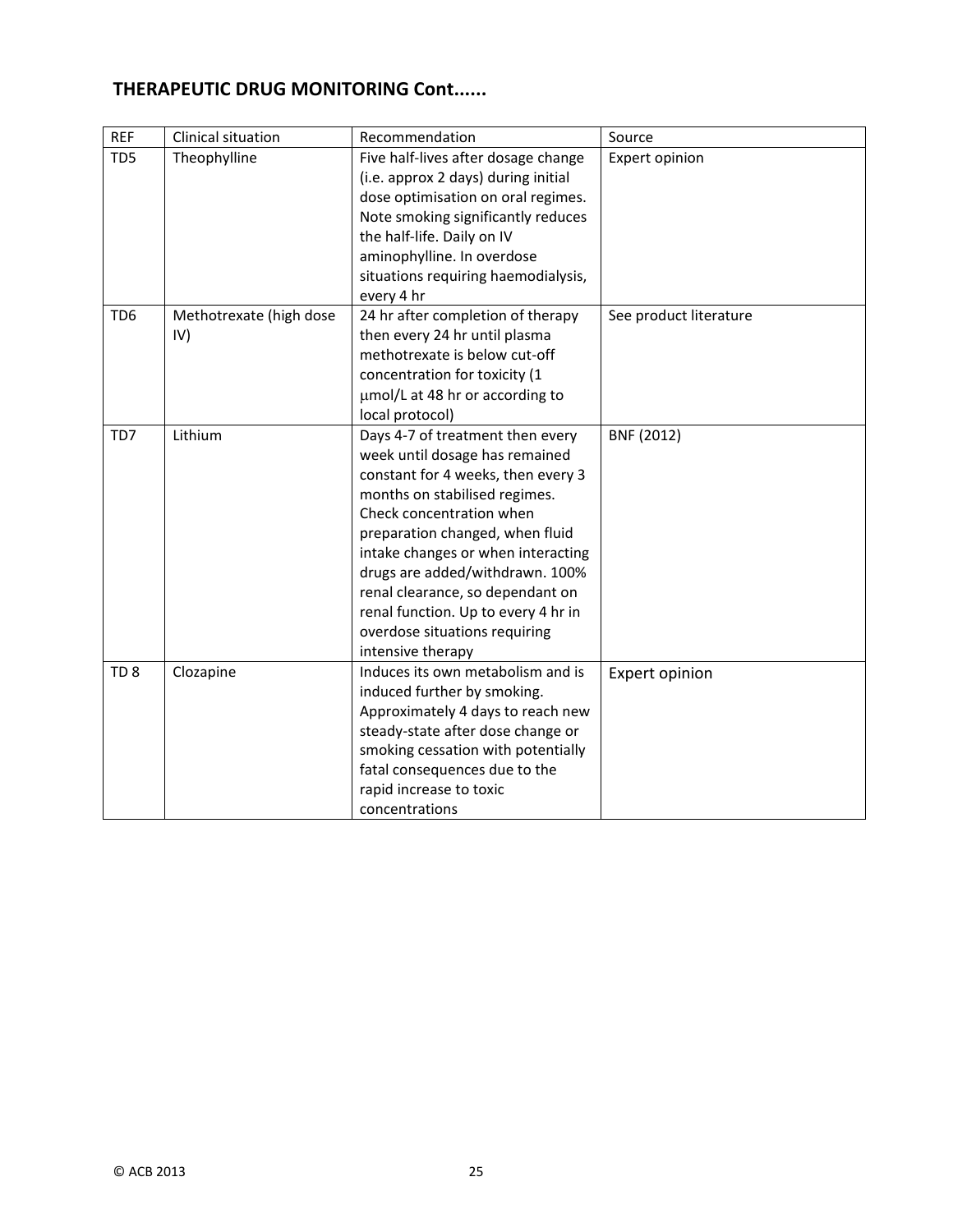# **OCCUPATIONAL / TOXICOLOGY**

| <b>REF</b>     | Clinical situation      | Recommendation                             | Source                              |
|----------------|-------------------------|--------------------------------------------|-------------------------------------|
| O <sub>1</sub> | Occupational lead       | Initial blood lead concentration           | Control of Lead at Work Regulations |
|                | exposure (chronic)      | before commencing work or within           | 2002.3rd Edition. Health and Safety |
|                |                         | 14 days of starting                        | <b>Executive Books</b>              |
|                |                         |                                            |                                     |
|                |                         | <b>Blood lead concentration</b>            |                                     |
|                |                         | monitoring performed at least              |                                     |
|                |                         | every 12 months unless                     |                                     |
|                |                         | significantly exposed to metallic          |                                     |
|                |                         | lead and its compounds, in which           |                                     |
|                |                         | case the blood lead should be              |                                     |
|                |                         | measured every three months                |                                     |
|                |                         | If the blood lead is $\geq$ 30 µg/dL in    |                                     |
|                |                         | adult males (≥20 µg/dL in women            |                                     |
|                |                         | of child bearing age) monitor at           |                                     |
|                |                         | least every 6 months                       |                                     |
|                |                         |                                            |                                     |
|                |                         | If the blood lead is $\geq$ 40 µg/dL in    |                                     |
|                |                         | adult males (≥25 µg/dL in women            |                                     |
|                |                         | of child bearing age) monitor at           |                                     |
|                |                         | least every 3 months                       |                                     |
|                |                         | If the blood lead is $\geq 60 \mu g/dL$ in |                                     |
|                |                         | adult males (≥30 µg/dL in women            |                                     |
|                |                         | of child bearing age) repeat               |                                     |
|                |                         | measurement of blood lead within           |                                     |
|                |                         | 2 weeks                                    |                                     |
| O <sub>2</sub> | Acute lead poisoning in | If baseline blood lead                     | <b>TOXBASE</b>                      |
|                | adults                  | concentration is <50 µg/dL, the            |                                     |
|                |                         | patient is asymptomatic and not            |                                     |
|                |                         | pregnant, repeat blood lead                |                                     |
|                |                         | concentration after 2 weeks                |                                     |
|                |                         | following removal from exposure            |                                     |
|                |                         | If baseline blood lead                     |                                     |
|                |                         | concentration is $\geq$ 50 µg/dL,          |                                     |
|                |                         | monitor blood lead concentrations          |                                     |
|                |                         | daily during chelation therapy and         |                                     |
|                |                         | measure 24 hour urine lead                 |                                     |
|                |                         | excretion to assist in deciding the        |                                     |
|                |                         | duration of treatment. Repeat the          |                                     |
|                |                         | blood lead measurement 1 week              |                                     |
|                |                         | after the end of chelation                 |                                     |
|                |                         | treatment                                  |                                     |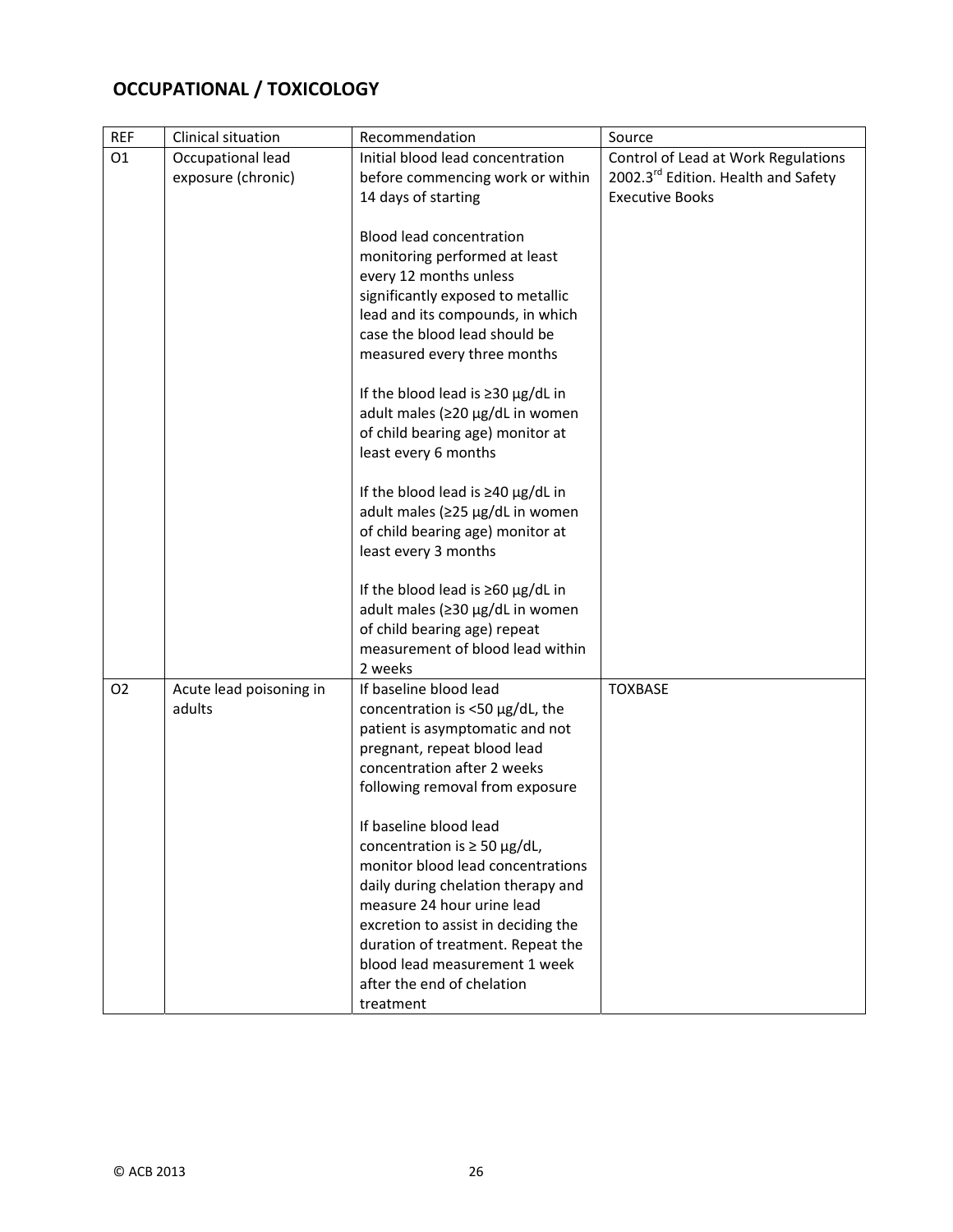## **OCCUPATIONAL / TOXICOLOGY Cont......**

| <b>REF</b>     | Clinical situation                                           | Recommendation                                                                                                                                                                                                                                                                        | Source                                    |
|----------------|--------------------------------------------------------------|---------------------------------------------------------------------------------------------------------------------------------------------------------------------------------------------------------------------------------------------------------------------------------------|-------------------------------------------|
| O <sub>3</sub> | Acute lead poisoning in<br>children                          | If the baseline blood lead<br>concentration is between 10-50<br>µg/dL then repeat blood lead<br>measurement in one month<br>following removal from exposure                                                                                                                           | <b>TOXBASE</b>                            |
|                |                                                              | If baseline blood lead<br>concentration is >50 µg/dL,<br>monitor blood lead daily during<br>chelation therapy and measure 24<br>h urine lead excretion to assist in<br>deciding the duration of therapy.<br>Repeat the blood lead<br>measurement 1 week after the end<br>of treatment |                                           |
| O <sub>4</sub> | Amfetamine toxicity                                          | Re-testing is not indicated in the<br>same acute episode                                                                                                                                                                                                                              | Consensus opinion of the working<br>group |
| O <sub>5</sub> | Benzodiazepine toxicity                                      | Re-testing is not indicated in the<br>same acute episode                                                                                                                                                                                                                              | Consensus opinion of the working<br>group |
| O <sub>6</sub> | Cocaine toxicity                                             | Re-testing is not indicated in the<br>same acute episode                                                                                                                                                                                                                              | Consensus opinion of the working<br>group |
| <b>O7</b>      | Opiate toxicity including<br>morphine, codeine and<br>heroin | Re-testing is not indicated in the<br>same acute episode                                                                                                                                                                                                                              | Consensus opinion of the working<br>group |
| O <sub>8</sub> | Opioid toxicity including<br>methadone                       | Re-testing is not indicated in the<br>same acute episode                                                                                                                                                                                                                              | Consensus opinion of the working<br>group |

#### **PREGNANCY‐RELATED**

| <b>REF</b>     | Clinical situation                | Recommendation                                                                                                            | Source                                                                                                                                                                                                                                  |
|----------------|-----------------------------------|---------------------------------------------------------------------------------------------------------------------------|-----------------------------------------------------------------------------------------------------------------------------------------------------------------------------------------------------------------------------------------|
| P1             | Urine $\beta$ HCG (pregnancy)     | Urine pregnancy test can be<br>repeated at 3 days after a negative<br>result or approx 28 days after<br>period commences  | Manufacturer's instructions                                                                                                                                                                                                             |
| P <sub>2</sub> | Serum βHCG (pregnancy)            | Serum βHCG test: do not repeat if<br>positive. Repeat after 3 days if<br>negative and no menstrual period<br>has occurred | Serum HCG doubling time = 1.5-2<br>days.                                                                                                                                                                                                |
| P <sub>3</sub> | Serum βHCG (ectopic<br>pregnancy) | 48 h repeat interval                                                                                                      | <b>RCOG Guideline 21</b><br>Implementation of probabilistic<br>decision rule improves the predictive<br>values in algorithms in the diagnostic<br>management of ectopic pregnancy.<br>Mol BWJ et al. Hum Reprod 1999. 14;<br>2855-2262. |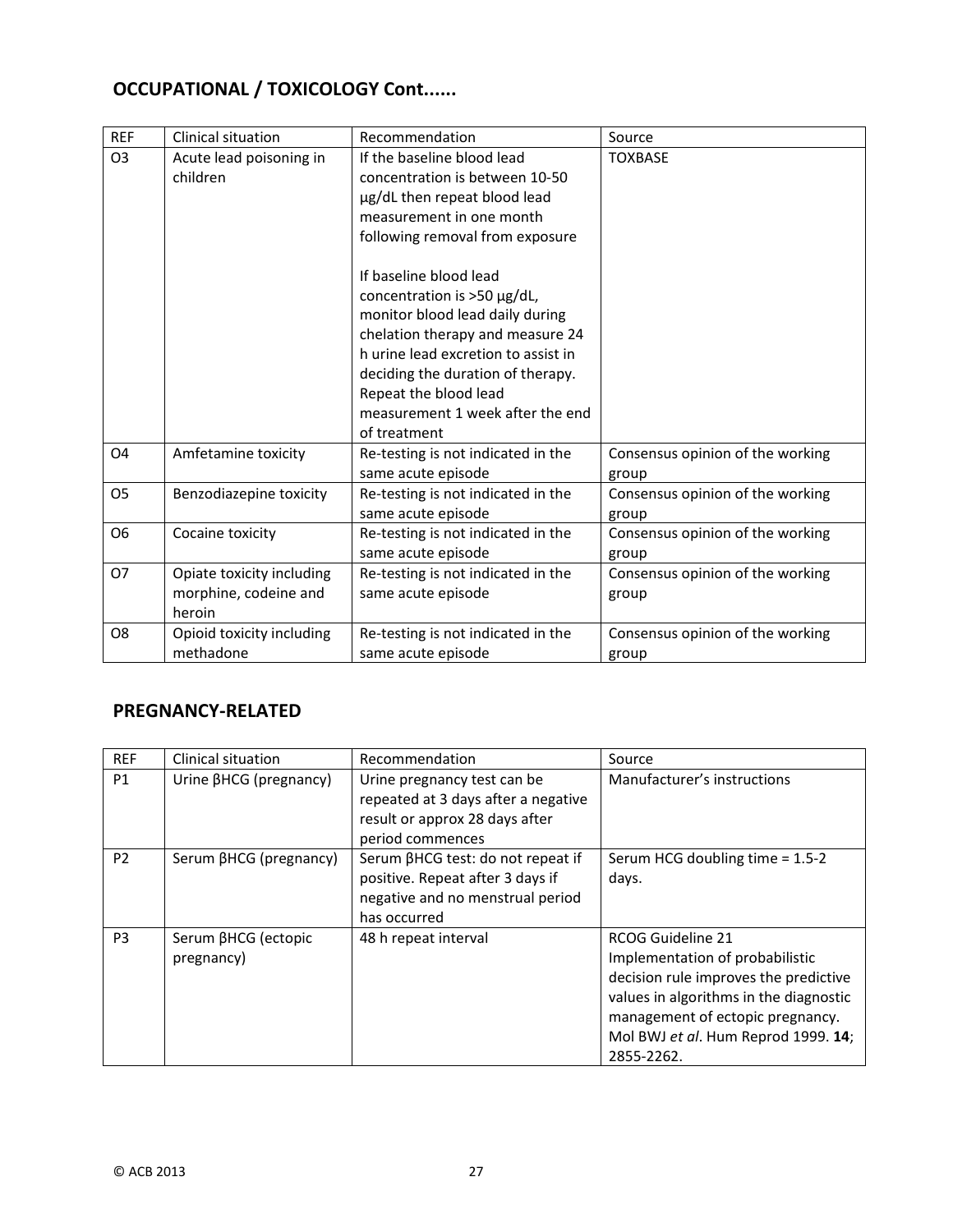## **PREGNANCY‐RELATED Cont......**

| <b>REF</b>     | Clinical situation                                            | Recommendation                                                                                                                                                                                                                                                                                                                                                    | Source                                                                                                                                                      |
|----------------|---------------------------------------------------------------|-------------------------------------------------------------------------------------------------------------------------------------------------------------------------------------------------------------------------------------------------------------------------------------------------------------------------------------------------------------------|-------------------------------------------------------------------------------------------------------------------------------------------------------------|
| P <sub>4</sub> | Serum βHCG (tumour<br>marker)                                 | After evacuation of a molar<br>pregnancy, the hCG concentration<br>should be monitored every week<br>until normalization and then every<br>month during the first year                                                                                                                                                                                            | Kinetics of Serum Tumor Marker<br>Concentrations and Usefulness in<br>Clinical Monitoring. Bidart J-M et al.<br>Clinical Chemistry 1999; 45: 1695-<br>1707. |
| P <sub>5</sub> | LFTs in obstetric<br>cholestasis                              | Once obstetric cholestasis is<br>diagnosed, it is reasonable to<br>measure LFTs weekly until delivery.<br>Postnatally, LFTs should be<br>deferred for at least 10 days                                                                                                                                                                                            | RCOG guidelines for Obstetric<br>Cholestasis (Green Top 43) (2011)                                                                                          |
| <b>P6</b>      | Women with persistent<br>pruritus and normal<br>biochemistry. | LFTs repeated every 1-2 weeks                                                                                                                                                                                                                                                                                                                                     | RCOG guidelines for Obstetric<br>Cholestasis (Green Top 43) (2011)                                                                                          |
| P7             | Bile acids in obstetric<br>cholestasis                        | Weekly monitoring.<br>Twice weekly monitoring advised in<br>later weeks if clinical state<br>changing                                                                                                                                                                                                                                                             | No evidence available but reflects<br>expert opinion and practice                                                                                           |
| P <sub>8</sub> | Measurement of urate in<br>pre-eclampsia                      | Awaiting expert advice<br>whilst not admitted: twice weekly<br>urate                                                                                                                                                                                                                                                                                              | No evidence but reflect practice of<br>tertiary centre of excellent                                                                                         |
| P <sub>9</sub> | Urine protein in pre-<br>eclampsia.                           | At each antenatal visit to screen for<br>pre-eclampsia.<br>Once diagnosed do not repeat<br>quantification of proteinuria.<br>However, daily urine protein<br>recommended in severe<br>hypertension                                                                                                                                                                | NICE CG62 - Antenatal care.<br>NICE CG107 - Hypertension in<br>pregnancy                                                                                    |
| P10            | LFT/renal in pre-<br>emclampsia.                              | At least daily when the results are<br>abnormal but more often if the<br>clinical condition<br>If mild hypertension* then perform<br>tests twice weekly.<br>If moderate hypertension* then<br>perform tests three times a week<br>If severe hypertension* then<br>perform tests three times a week<br>* see source guidelines for<br>definitions of hypertension. | RCOG Severe pre-<br>eclampsia/eclampsia, management<br>(Green-top 10A).<br>NICE CG107 Hypertension in<br>pregnancy                                          |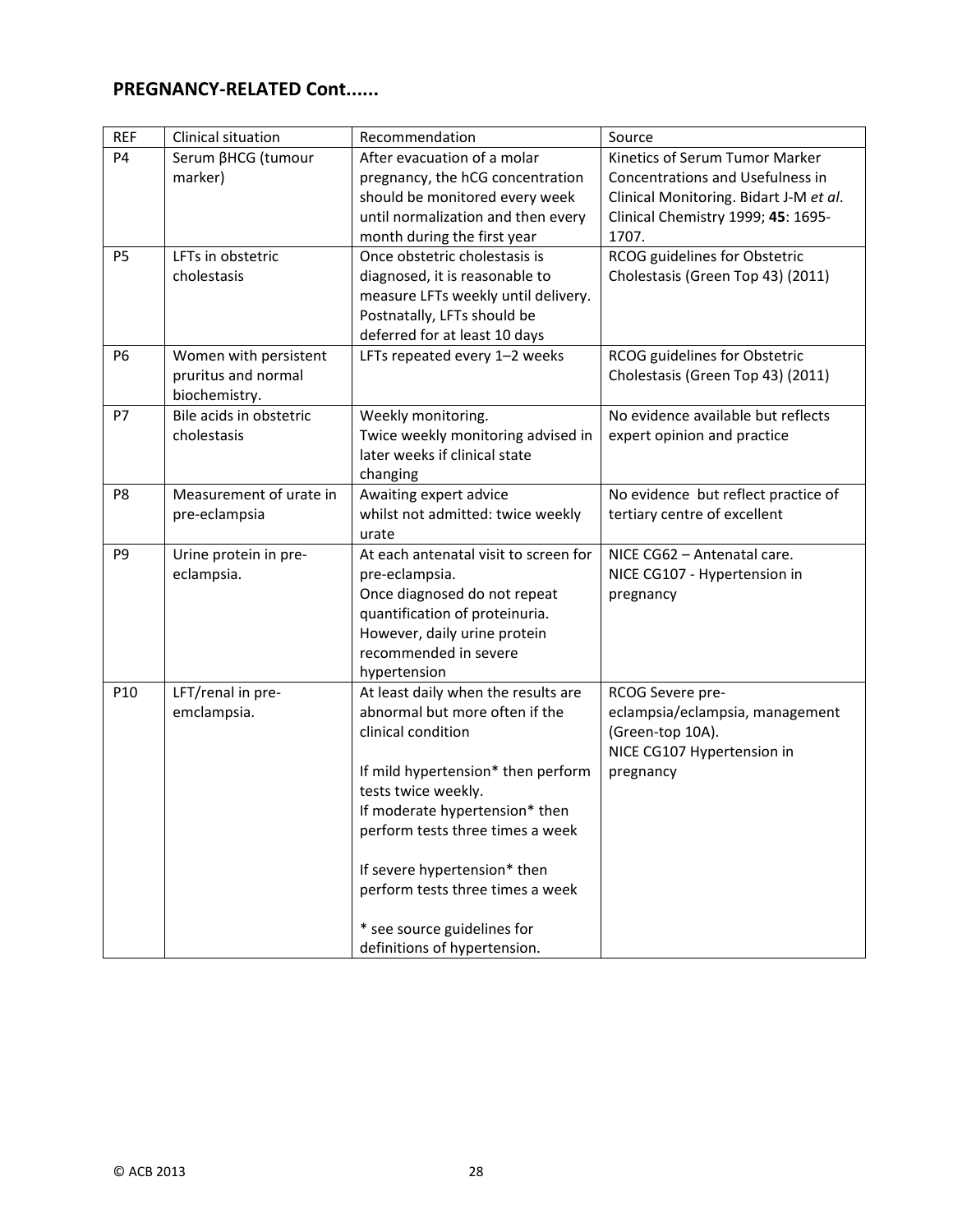## **PREGNANCY‐RELATED Cont......**

| <b>REF</b> | Clinical situation                                                     | Recommendation                                                                                                                                                                                                                                                                                                                                                                                                                                                                                                                                                                                                                                                              | Source                                                                                                                                                                                                                                                                                      |
|------------|------------------------------------------------------------------------|-----------------------------------------------------------------------------------------------------------------------------------------------------------------------------------------------------------------------------------------------------------------------------------------------------------------------------------------------------------------------------------------------------------------------------------------------------------------------------------------------------------------------------------------------------------------------------------------------------------------------------------------------------------------------------|---------------------------------------------------------------------------------------------------------------------------------------------------------------------------------------------------------------------------------------------------------------------------------------------|
| P11        | Pregnant women -<br>monitoring of<br>thyrotoxicosis treatment.<br>(UK) | In women taking anti-thyroid drugs<br>TFTs should be performed prior to<br>conception, at time of diagnosis of<br>pregnancy or at antenatal booking<br>Newly diagnosed hyperthyroid<br>patients require monthly testing<br>during pregnancy until stabilised<br>Pregnant women receiving anti-                                                                                                                                                                                                                                                                                                                                                                              | Association for Clinical Biochemistry,<br>British Thyroid Association and British<br>Thyroid Foundation (2006) UK<br>guidelines for the use of thyroid<br>function tests. Association for Clinical<br>Biochemistry, British Thyroid<br>Association, British Thyroid<br>Foundation July 2006 |
|            |                                                                        | thyroid drugs should be tested<br>frequently (perhaps monthly)                                                                                                                                                                                                                                                                                                                                                                                                                                                                                                                                                                                                              |                                                                                                                                                                                                                                                                                             |
| P12        | Pregnant women -<br>monitoring thyrotoxicosis<br>treatment. (USA)      | It is recommend that women<br>treated with anti-thyroid drugs in<br>pregnancy, fT4 and TSH should be<br>monitored approximately every 2--<br>6 weeks                                                                                                                                                                                                                                                                                                                                                                                                                                                                                                                        | Stagnaro-Green et al. The American<br>Thyroid Association Taskforce on<br>Thyroid Disease During Pregnancy<br>and Postpartum. Thyroid 2011;<br>21:1081-1125                                                                                                                                 |
| P13        | Pregnant women -<br>monitoring thyroxine<br>replacement therapy        | Both TSH and fT4 (and fT3 if TSH<br>below detection limit) should be<br>measured to assess thyroid status<br>and monitor thyroxine therapy in<br>pregnancy<br>The thyroid status of hypothyroid<br>patients should be checked with<br>TSH and fT4 during each trimester.<br>Measurement of T3 is not<br>appropriate<br>The following TFT test sequence is<br>recommended by the UK<br>guidelines [ii]:<br>before conception<br>at time of diagnosis of<br>٠<br>pregnancy<br>at antenatal booking<br>at least once in second and<br>third trimesters and again<br>after delivery<br>newly diagnosed<br>hypothyroid patient to be<br>tested every 4-6 wks until<br>stabilised | Association for Clinical Biochemistry,<br>British Thyroid Association and British<br>Thyroid Foundation (2006) UK<br>guidelines for the use of thyroid<br>function tests. Association for Clinical<br>Biochemistry, British Thyroid<br>Association, British Thyroid<br>Foundation July 2006 |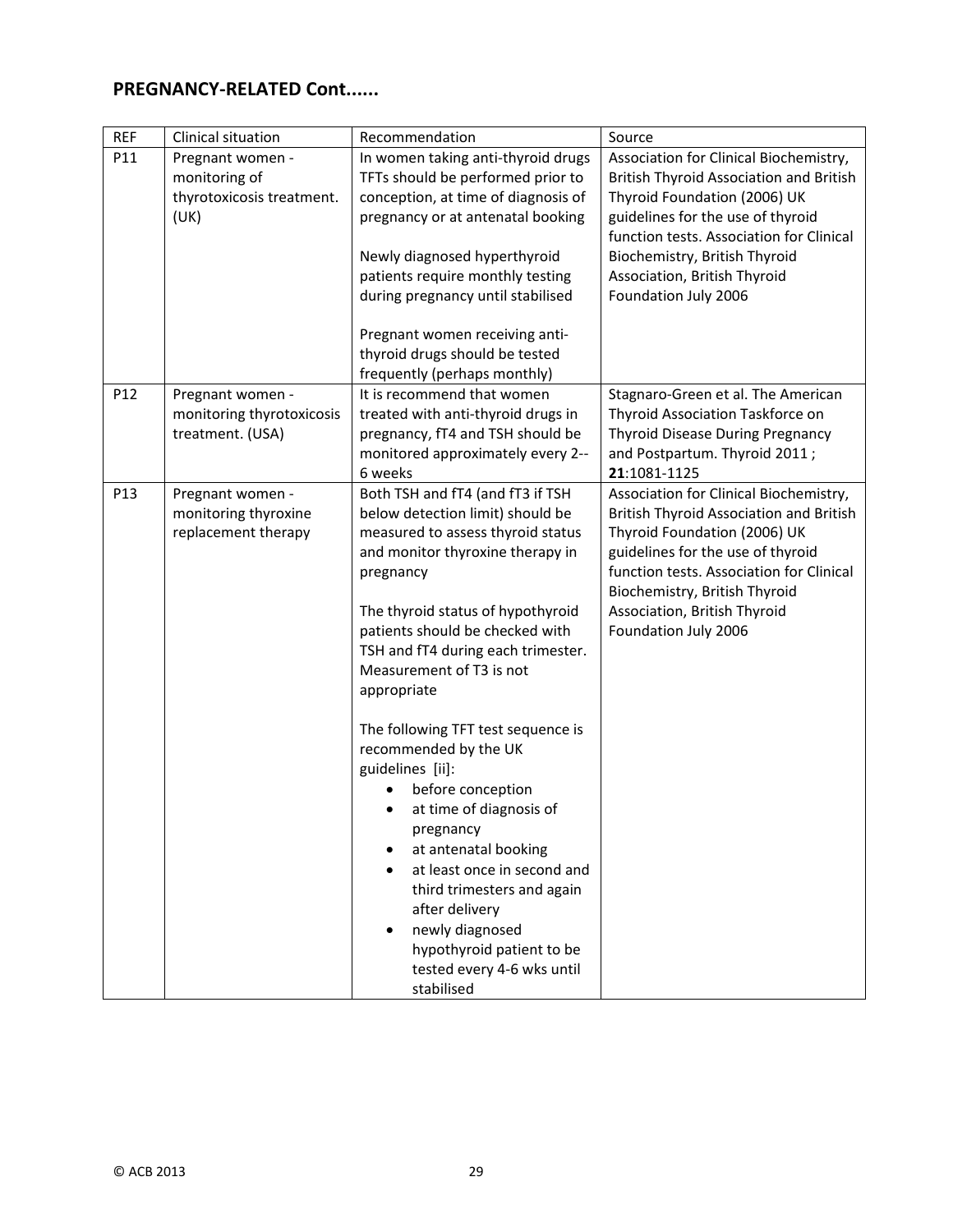## **PREGNANCY‐RELATED Cont......**

| <b>REF</b> | Clinical situation                                              | Recommendation                                                                                                                                                                                                                                                                                                                                                                                                                                                                                             | Source                                                                                                                                                                |
|------------|-----------------------------------------------------------------|------------------------------------------------------------------------------------------------------------------------------------------------------------------------------------------------------------------------------------------------------------------------------------------------------------------------------------------------------------------------------------------------------------------------------------------------------------------------------------------------------------|-----------------------------------------------------------------------------------------------------------------------------------------------------------------------|
| P14        | Pregnancy sub-clinical<br>hypothyroidism                        | Women with subclinical<br>hypothyroidism who are not<br>initially treated should be<br>monitored for progression to overt<br>hypothyroidism with serum fT4<br>and TSH every 4 weeks until 16-20<br>weeks gestation and at least once<br>between 26-32 weeks<br>(Euthyroid women (not receiving<br>LT4) who are antithyroid antibody<br>positive should be monitored<br>during pregnancy - with serum fT4<br>and TSH every 4 weeks until 16-20<br>weeks gestation and at least once<br>between 26-32 weeks) | Stagnaro-Greenet et al. The American<br>Thyroid Association Taskforce on<br><b>Thyroid Disease During Pregnancy</b><br>and Postpartum. Thyroid. 2011;<br>21:1081-1125 |
| P15        | Women with diabetes<br>who are planning to<br>become pregnant   | Monthly<br>measurement of $HbA_{1c}$                                                                                                                                                                                                                                                                                                                                                                                                                                                                       | NICE CG063 (2008)                                                                                                                                                     |
| P16        | Assessing glycaemic<br>control using $HbA_{1c}$ in<br>pregnancy | $HbA_{1C}$ should not be used routinely<br>for assessing glycaemic control in<br>the second and third trimesters of<br>pregnancy."                                                                                                                                                                                                                                                                                                                                                                         | NICE CG063 (2008)                                                                                                                                                     |

#### **PAEDIATRIC‐RELATED**

| <b>REF</b>      | <b>Clinical situation</b>                                                         | Recommendation                  | Source                                                                                                                                                                                                                     |
|-----------------|-----------------------------------------------------------------------------------|---------------------------------|----------------------------------------------------------------------------------------------------------------------------------------------------------------------------------------------------------------------------|
| CH1             | $HbA_{1C}$ monitoring in<br>children and young<br>people with type 1<br>diabetes. | 2 months                        | NICE CG15 Type 1 diabetes in children<br>and young people: full guideline                                                                                                                                                  |
| CH <sub>2</sub> | Coeliac serology in known<br>paediatric patients on<br>follow up                  | Testing at 6 months in children | <b>BSPGHAN (British Society of</b><br>paediatric Gastroenterology,<br>Hepatology and Nutrition)<br>Guideline for the diagnosis and<br>managementof coelic disease in<br>children (2006)-Coelic working group<br>of BSPGHAN |
|                 |                                                                                   |                                 |                                                                                                                                                                                                                            |